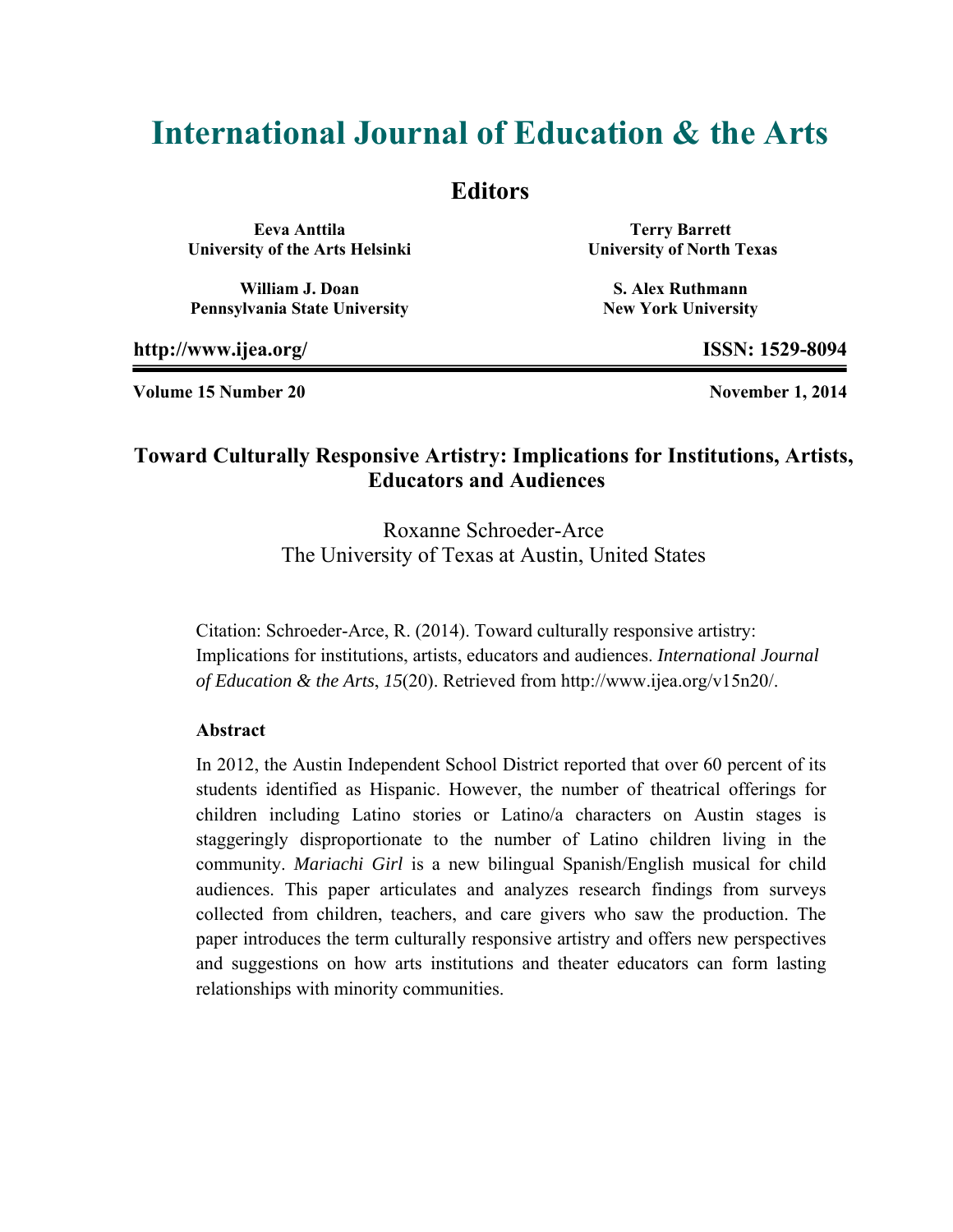#### **Pre-Show Experience: A Case for 'Culturally Responsive Artistry'**

While leading a talk-back following a performance of José Rivera's *Boleros for the Disenchanted* at the Huntington Theatre Company in Boston in 2008, I was bombarded with questions from the mostly white<sup>1</sup> audience. The company had invited me to share my perspective as a scholar engaged in Latino theatre and like the rest of the audience, I was seeing the piece for the first time. After I shared some of my reflections on the play as they related to the national state of Latino theatre, I opened the discussion to comments and questions from the audience. Many of the inquiries were about the bilingual nature of the piece, revealing the perceived non-accessibility of the play from the mostly monolingual audience. One woman asked, "Why is there a need for Latino plays and Latino theatres? Why are they segregating themselves?" I explained that there is a need for such companies as mainstream theatres often do not include Latino/a stories on their stages. Another audience member, who seemed frustrated with my comments about institutionalized racism and white privilege, apparently thought I was incriminating him and the rest of the audience in this historical inequity saying: "But, look, the Huntington just did this play, and look at who is and who is not—here." This man's comments revealed one of the many challenges with historically white theatres producing plays by and about people of color. His comments suggested an expectation of immediate support from the racial or ethnic group that is being featured, even if the theatre has historically rarely or never featured that group. My scholarship and artistry respond to comments and questions like this man's that are present throughout the United States.

The stories shared on stages across the United States do not fully represent the racial and cultural demographics of their communities. The 2010 census confirmed what previous censuses had predicted—with over 50 million people living in the United States, Latinos/as are the fastest growing minority group. Latino playwright and scholar Jorge Huerta (2003), states "we [Latinos/as] are not going away. This poses a challenge and an opportunity to theatres and theatre departments across the country: continue to ignore these people, or include them in our seasons and our curricula" (p. 761). Here, Huerta refers to a great need for Latino representation in theatre for all ages. However, U.S. youth are steeped in the process of developing a sense of self and therefore possess an even greater need for inclusion on our stages. Hence, those in the field of theatre education have a responsibility to consider and respond to the negative impact of Eurocentric practices with theatre by and for youth in a country that is becoming increasingly more diverse.

 $\overline{a}$ 

<sup>&</sup>lt;sup>1</sup> I intentionally do not capitalize the word white when referring to race throughout this document so as to interrupt the privilege that the word carries with it.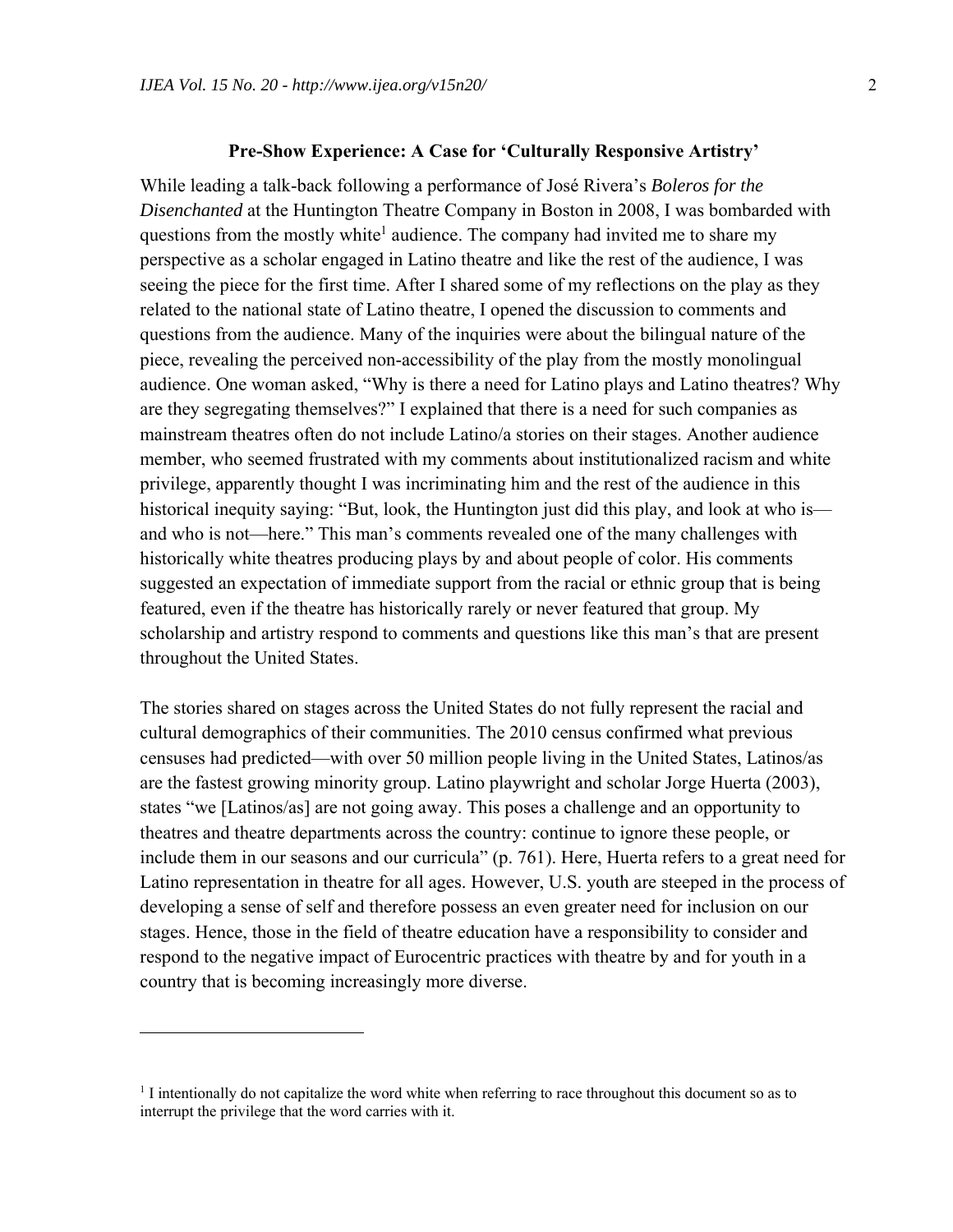As a playwright, scholar, and teacher of pre-service theatre educators, I take responsibility in assuring that my work reflects the demographics of our state and country. Though Latinos/as currently comprise the majority of Texas public school students, school theatre programs throughout the state fail to reflect Latino stories and bodies in theatre classes and productions. This lack of Latino representation on stage is also prevalent in university theatre programs and regional theatres. These institutions serve as the models for university students seeking to become theatre artists and educators, and so the cycle continues. The following case study explores the skills required by culturally responsive theatre artists and educators.

While many historically white institutions are beginning to diversify their season offerings by producing plays by, for, and/or about people of color, in doing so they tread complicated terrain. Such work requires attention to thoughtful representation and intentional audience development that fosters reciprocity. In the fall of 2012, such a project was undertaken in Austin, Texas when ZACH Theatre (ZACH), Teatro Vivo, and the University of Texas at Austin Department of Theatre & Dance (U.T. Austin) partnered to produce *Mariachi Girl*. In this paper, I examine the production through the lens of culturally responsive artistry. Ultimately, I seek to open a conversation about the opportunities and challenges presented by producing plays of color at historically white institutions.

*Mariachi Girl* is a new bilingual Spanish/English theatre for young audiences (TYA) musical written by the author of this paper, with music by Héctor Martínez Morales. In this paper, I draw from my experiences working with ZACH, Teatro Vivo and U.T. Austin to produce this play. Additionally, I led a team of researchers in conducting a study at school and public performances of the play, in which adult and child audience members were surveyed, including teachers and caregivers. The main research questions of the study were: How does experiencing Latino/a themed plays impact audience members and performers? How do Austin community members relate to the play *Mariachi Girl* and perceive its value in the community?

As playwright and researcher, I was engaged throughout much of the process, including rehearsals, production meetings, and performances. My role as a participant-observer in this artistic process ultimately shaped the process of developing this study, collecting the data, and crafting a descriptive narrative of my findings. I draw from my experiences and observations to narrate this case study, and I weave the findings of our research team throughout my analysis of the process and product of this production of *Mariachi Girl*. Borrowing from culturally responsive education theory, I argue for a paradigm of culturally responsive artistry, specifically theatre that reflects the cultures and identities of the communities in which it is performed. Through this study exploring the value of Latino theatre to the Austin community, I intend to raise critical questions as well as forge a discussion about how public schools,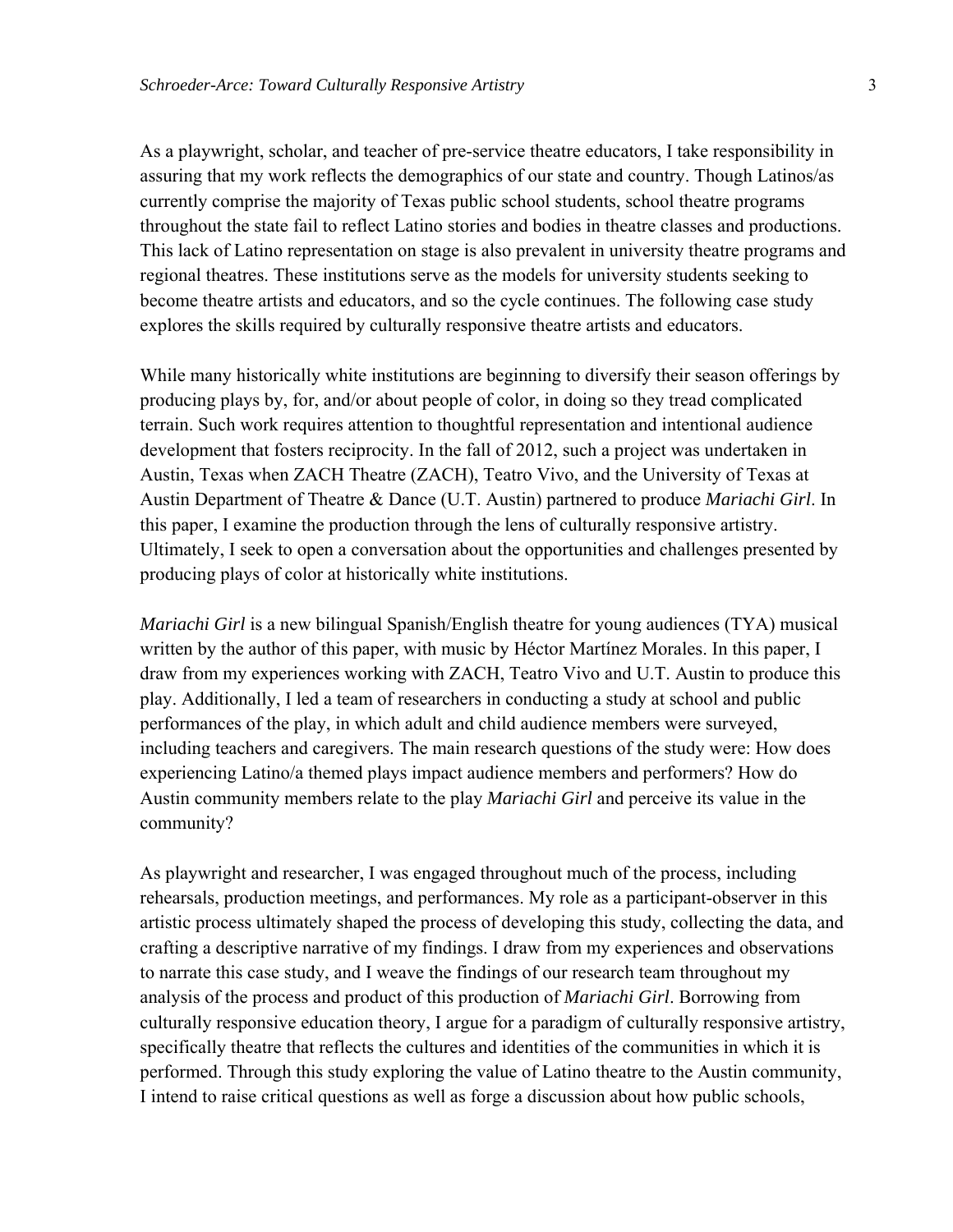universities, and arts and cultural institutions face great opportunities and responsibilities when situated in diverse communities. This paper introduces the concept of culturally responsive artistry as a lens to further investigate the role of the historically white theatre (ZACH), noting the opportunities ZACH took advantage of and missed throughout the process. The paper finally offers some considerations for next steps for historically white institutions seeking to engage with people of color in their communities.

### **Exposition: Curtain Up On Culturally Responsive Artistry and** *Mariachi Girl*

*Mariachi Girl* follows eight-year-old Carmencita (also called Cita for short), who dreams of playing mariachi music like her father, though her father insists that traditional mariachis only include men. The characters in the play speak both Spanish and English. Young Carmencita struggles with her identity and works out her problems with her two Barbies: U.S. Barbie and Mexican Barbie. Eventually, her teacher gives her a book about a famous female mariachi, and her understanding of what is possible expands. The play includes original mariachi music by Héctor Martínez Morales, written to be performed by live mariachi musicians. Ultimately, the play explores how one girl can challenge her identity in a modern society while embracing her rich heritage.

It is important to examine the context of this co-production. The racial landscape of Austin and its school systems plays an important role in this case study. Over 30 percent of the population of Austin is Latino. The percentage of children who are Latino/a in Austin schools is significantly higher than that; in 2012 the Austin Independent School District (AISD) reported that over 60 percent of students identified as Hispanic. However, the number of TYA offerings including Latino stories or Latino/a characters on Austin stages is staggeringly disproportionate to the number of Latino/a children living in the Austin community.

ZACH, Teatro Vivo, and U.T. Austin, the stakeholder in this production, each came onboard with their own individual mission, history, and access to resources. While the three entities worked together to bring this play to the Austin community, the three did not have equal investment nor final say in the production. The play was listed as a co-production with ZACH Theatre and Teatro Vivo, in partnership with the University of Texas Department of Theatre and Dance. However, because the production was housed at ZACH and since ZACH was essentially engaging with Teatro Vivo in an effort to boost their Latino audience, I focus more on ZACH's efforts around cultural diversity in this paper. In its 79<sup>th</sup> season and with an operating budget over six million dollars, in 2012, *Mariachi Girl* was one of ZACH's first productions of a Latino themed play, and its first ever Latino TYA offering, though they have been producing TYA for over 20 years. On its website, ZACH refers to itself as "one of Austin's most vibrant and innovative performing arts organizations, creating intimate theatre that ignites the imagination, lifts the spirit and engages our community" ("About ZACH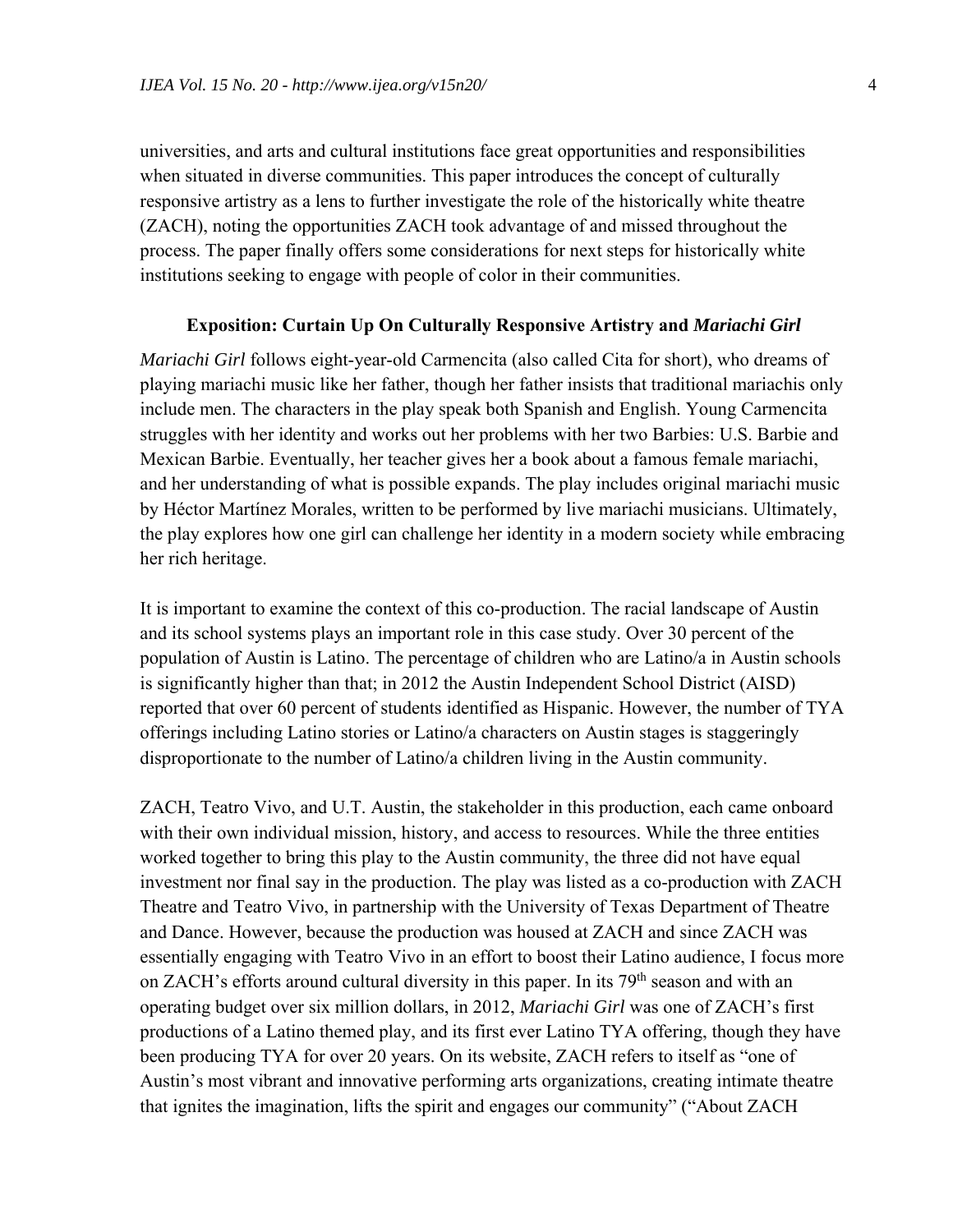Theatre" 2012). ZACH does not articulate a specific racial, ethnic, or cultural community. Founded in 2000, with an operating budget that is a small fraction in comparison to ZACH's, Teatro Vivo's mission reads, "Inspired by the power of theater to both educate and entertain, Teatro Vivo produces and promotes Latino based theatre, providing a window into the Latino community to make theatre accessible to all audiences, especially those underserved in the arts" ("Teatro Vivo" 2012). This mission makes Teatro Vivo's focus on Latino theatre clear, while aiming to bring Latino stories to Latinos and non-Latinos alike, and also reflects the goals of culturally responsive education and artistry, terms that I will discuss in depth in the next section. *Mariachi Girl* is one of Teatro Vivo's first productions of a TYA play. The mission statement of the U.T. Austin Department of Theatre & Dance states that it "exists as a diverse educational community of artists and scholars who are committed to excellence in teaching, research, creative practice and service … we are actively committed to diversity as essential to the educational experience of our students" ("The University of Texas at Austin" 2012). Department has, like ZACH, historically underrepresented stories of color in its mainstage season. For U.T. Austin and ZACH, supporting and engaging in this production helped them fulfill their articulated missions. For Teatro Vivo, engaging with such large, visible entities meant risking losing their visibility and identity in the process, but also gained the company exposure to people who might not otherwise see their work.

The stakeholders came to *Mariachi Girl* at different times, from different angles, and brought distinct intentions and resources to the collaboration. Teatro Vivo first encountered *Mariachi Girl* when the company selected it to be featured in their new play development program. The next year, in 2011, Teatro Vivo shared a revised draft of the play with the Austin community through a staged reading at the Mexican American Cultural Center. U.T. Austin Department of Theatre & Dance Chair Brant Pope expressed an interest in engaging with the Latino community since his move to Austin a few years earlier. Pope saw the reading and recognized the play as a potential bridge between the university department and Teatro Vivo. Artistic Director Rupert Reyes and Executive Director JoAnn Carreon-Reyes of Teatro Vivo serve on the Arts Council for the Department of Theatre & Dance at U.T. Austin and Pope and Reyes engaged in a discussion of how to coproduce the play. Pope signed on as director after multiple conversations with the playwright and Teatro Vivo producers. Pope explained that U.T. Austin would be able to offer in kind support and faculty time and talents, though the department could not consider *Mariachi Girl* part of its season nor assume production costs. ZACH Theatre Education Director Nat Miller first came into contact with the play when he heard JoAnn Reyes, Pope, and Roxanne Schroeder-Arce speak about collaborating to develop and produce the play during a panel titled "Navigating partnerships: enhancing artistic work through institutional collaborations" at an International Performing Arts for Young People showcase in Austin in 2011. The three entities began to discuss how they might work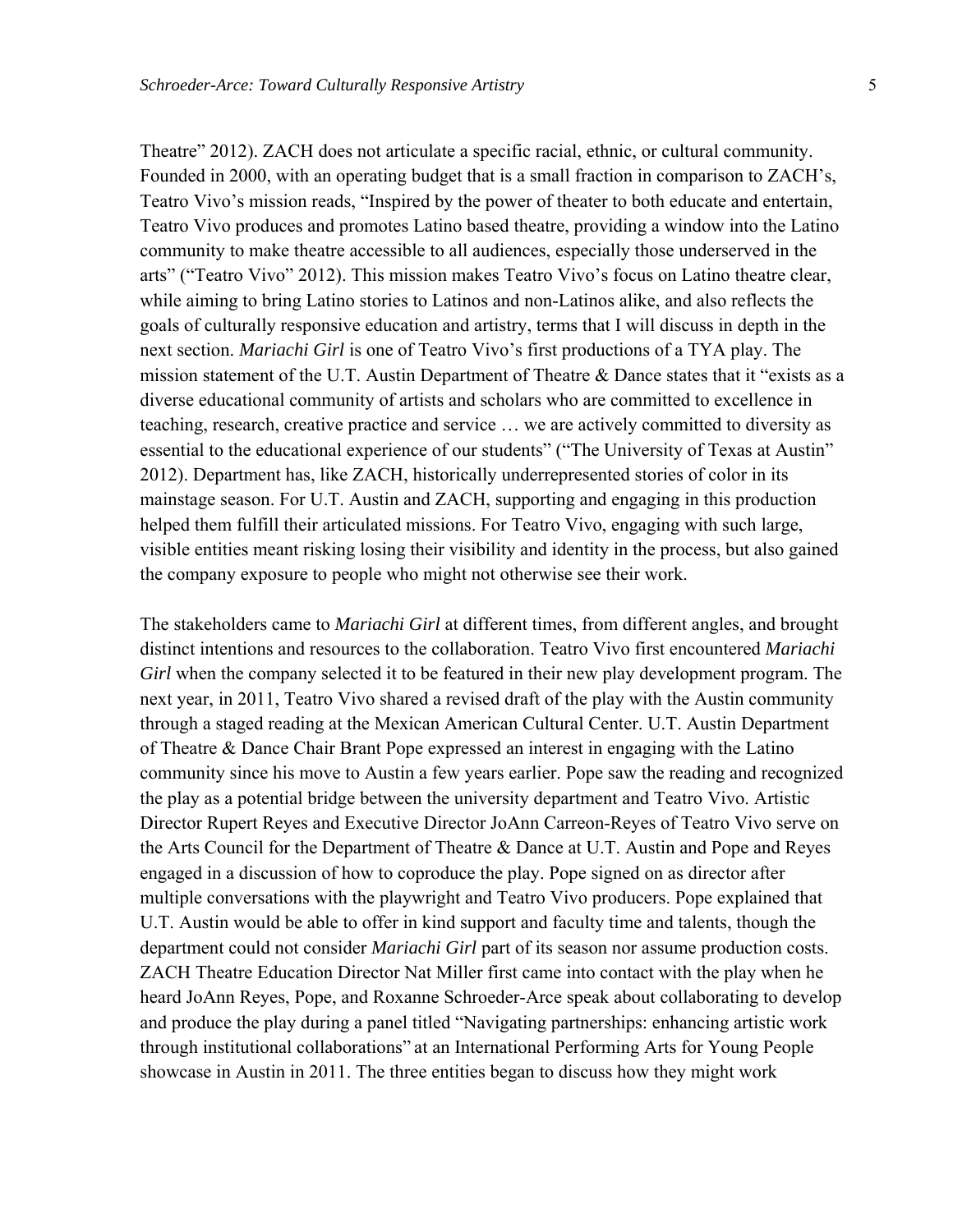together, and it was decided that the project would be billed as a coproduction of ZACH and Teatro Vivo in collaboration with U.T. Austin.

Carreon-Reyes says Teatro Vivo wanted to produce *Mariachi Girl* because "the play is an important story for our community, for Latino/a children and other children to see that we all have dreams" (J. Carreon-Reyes, personal communication, October 7, 2012). ZACH's interest in the play was similar. Miller says he wanted to produce *Mariachi Girl* because, "over 70 percent of the students who come to see our plays are from a Latino/a background. I wanted to make sure they were seeing their stories onstage and were represented" (personal communication, November 5, 2012). Pope was eager to connect U.T. Austin with the broader Austin theatre community and wanted to support the play as, "it is an American story. We all can relate to it, and yet it is told through a Latino lens which is important" (B. Pope, personal communication, November 2, 2012).

While ZACH and U.T. Austin had partnered before, this was the first time for Teatro Vivo to collaborate with the other institutions. They were excited to engage in this project, but also concerned about Teatro Vivo being overshadowed by ZACH in ZACH's grand space. Teatro Vivo does not have its own performance space and typically rents theatre spaces for productions. Surveys demonstrate that some audience members were not aware that this was a collaborative production, despite efforts to inform through publicity, announcements at the show, and in the program, perhaps showing that the venue often indicates more to the public than what is written. In response to the question, "What is the value of *Mariachi Girl* to you personally?" a 54-year-old female who identifies as white, responded, "I'm delighted ZACH has taken this long overdue step to reach out to the Latino/a community in Austin." In some ways, the efforts Teatro Vivo made to both produce the play and also to engage with ZACH were overshadowed by the production physically taking place at ZACH.

ZACH has a reputation of producing excellent theatre in the Austin community. The company is also well known in the schools and has been bringing school audiences to plays for 20 years, providing "field trip opportunities for students to experience live theatre with educational content," according to the ZACH web site. ZACH provides teacher resource guides and consciously aligns its TYA plays with the Texas Essential Knowledge and Skills state standards. Miller felt confident that he could book the school performances, but was not certain of how the public performances would sell at ZACH. In partnering with Teatro Vivo, he was primarily looking to the Latino theatre company to engage their resources to help reach out to the Latino community and encourage them to attend the weekend family performances.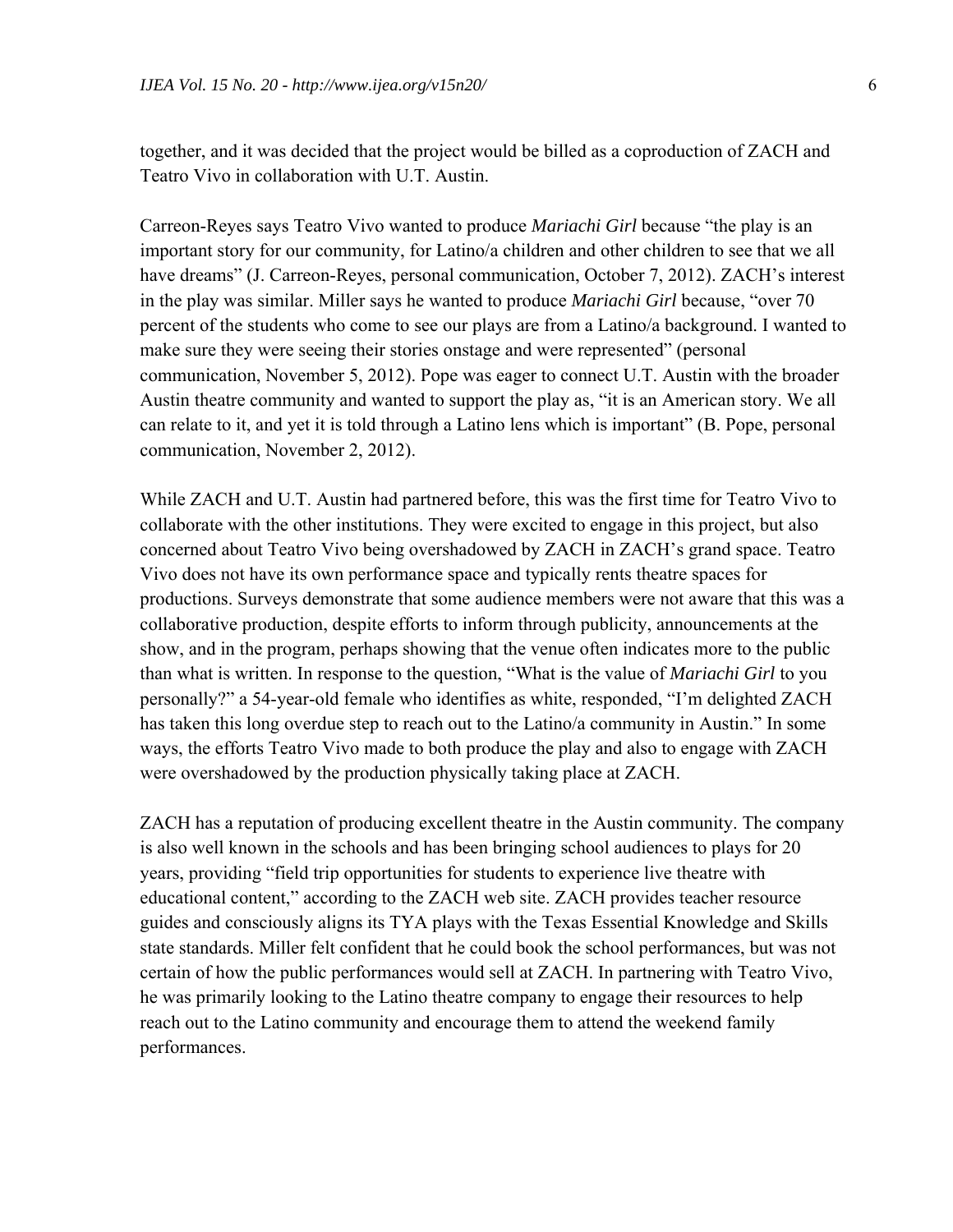All three institutions had worthy intentions for wanting to collaborate to share the story of *Mariachi Girl* with the city of Austin. Each brought their own past and current orientations and resources. Negotiating such offerings would prove challenging and rewarding to all of the stakeholders, though the mission of ZACH to diversify its audience as the housing institution would come to the forefront.

#### **Rising Action: Culturally Responsive Education Meets Theatre**

Until the famous 1946 Mendez vs. Westminster federal court case ruled that it was unlawful to support "Mexican schools" in California, racial and ethnic discrimination in education was common practice. The Brown vs. the Board of Education case finally ended legal public school segregation seven years later. Certainly, integrated schools did not end the challenges of educational access for students of color. Culturally responsive education, also known as culturally relevant education, has offered new pedagogical theory since the early 1990s in response to some of the continued challenges children of color face in schools filled with white teachers, white administrators, and books and curricula that do not reflect their lived experience.

Many studies and resources are available that examine the importance of diverse cultural representation in education. Chin (2013) notes that in the 1980s, discipline-based art education was highly scrutinized for its promotion of discriminatory art curricula. While Chin's work looks specifically at visual art, similar criticism can be applied to disciplinebased theatre education. However, within the field of theatre education—including creative drama, theatre teacher education, applied theatre, and TYA among other subsets—few research studies have approached questions of cultural diversity. Books like Sharon Grady's *Drama and Diversity* (2000) and Johnny Saldaña's *Drama of Color* (1995) explore drama activities with and about diverse groups, but little is available that investigates race and ethnicity in relation to audience impact and reception in TYA. Therefore, in this study I look to the field of education and adapt the term "culturally responsive education" to "culturally responsive artistry," and finally apply the theory as I reflect on the recent production of *Mariachi Girl*.

For over the past 20 years, many pedagogues and scholars have written of culturally relevant and culturally responsive teaching. Geneva Gay (2010) offers some of the most compelling arguments for such practice, outlining the five principles of Culturally Responsive Teaching as follows:

 Acknowledging the legitimacy of the cultural heritages of different ethnic groups, both as legacies that affect students' dispositions, attitudes, and approaches to learning and as worthy content to be taught in the formal curriculum.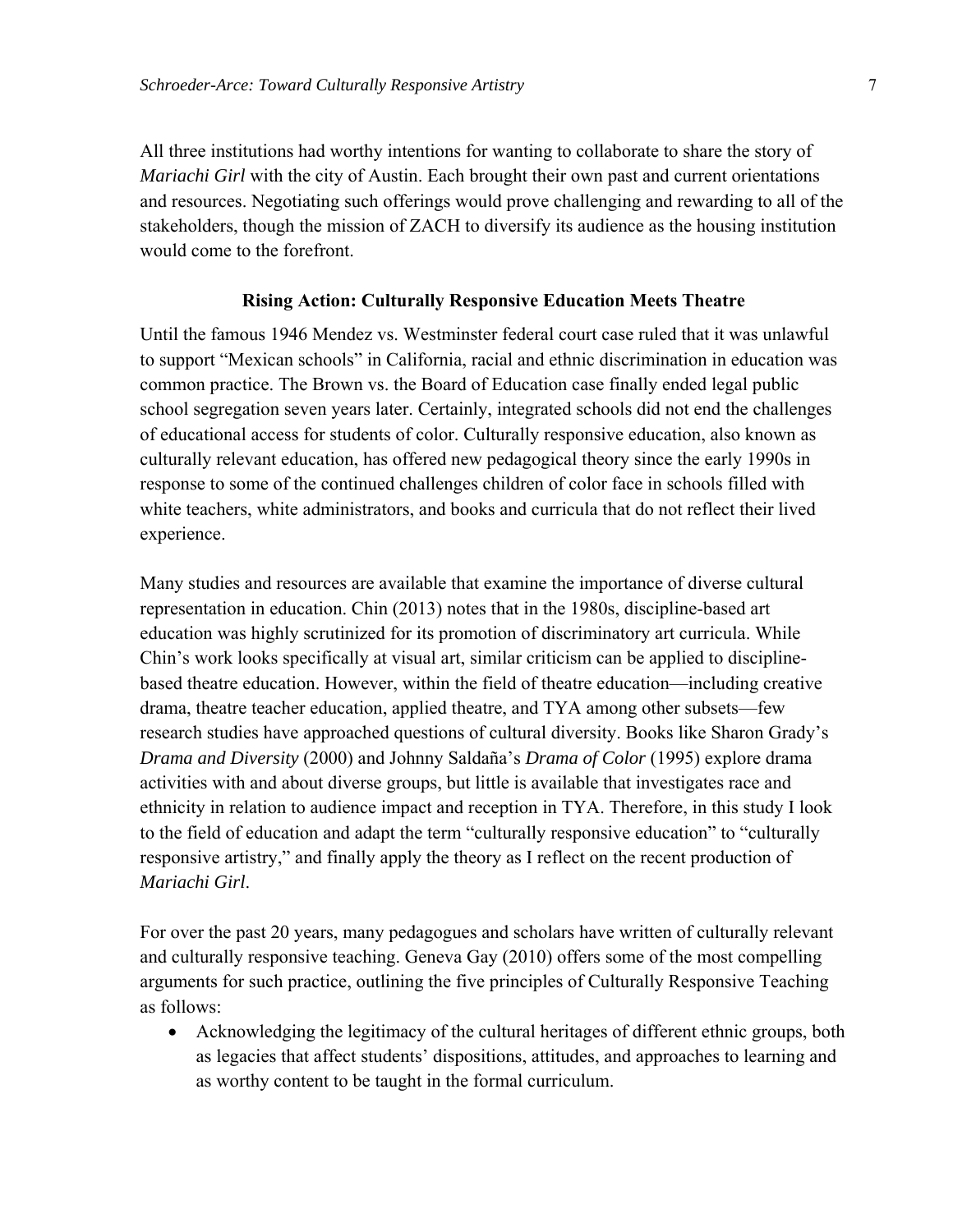- Building bridges of meaningfulness between home and school experiences as well as between academic abstractions and lived sociocultural realities.
- Using a wide variety of instructional strategies that are connected to different learning styles.
- Teaching students to know and praise their own and each other's cultural heritages.
- Incorporating multicultural information, resources, and materials in all the subjects and skills routinely taught in schools.

While each of these principles is distinct, they all emphasize the importance of acknowledging the students in the room. Teachers must adapt both curricula and methods of teaching to include the cultural backgrounds of the students and make connections to different cultures and aspects of society.

Gay's (2010) theoretical contributions are applicable for theatres offering productions for young audiences. In the chart below, I adapted Gay's culturally responsive education theory, first to culturally responsive artistry and then to culturally responsive theatre education. The first column reiterates Gay's five principles as they relate to a public school classroom; the second column offers ideas of what these characteristics might look like in the context of a professional theatre; the third column relates the characteristics to a theatre classroom. I include this third column, culturally responsive theatre educaiton, as I hope to extend this work to theatre teachers for consideration consider when creating curriculum and producing theatre with young people.

| Big Idea        | <b>Culturally Responsive</b> | <b>Culturally Responsive</b> | <b>Culturally Responsive</b> |
|-----------------|------------------------------|------------------------------|------------------------------|
|                 | Education                    | Artistry                     | Theatre Education            |
| Acknowledging   | Acknowledging the            | Acknowledging the            | Acknowledging the            |
| cultural        | legitimacy of the            | legitimacy of the cultural   | legitimacy of the            |
| heritages       | cultural heritages of        | heritages of different       | cultural heritages of        |
|                 | different ethnic groups,     | ethnic groups, both as       | different ethnic groups,     |
|                 | both as legacies that        | legacies that affect         | in both the curriculum       |
|                 | affect students'             | audience members'            | and methods of teaching      |
|                 | dispositions, attitudes,     | dispositions, attitudes,     | theatre classes and in       |
|                 | and approaches to            | and approaches to theatre    | production.                  |
|                 | learning and as worthy       | and as worthy content to     |                              |
|                 | content to be taught in      | be explored onstage.         |                              |
|                 | the formal curriculum.       |                              |                              |
| Connecting self | Building bridges of          | Building bridges of          | Building bridges of          |
| to world        | meaningfulness between       | meaningfulness between       | meaningfulness between       |
|                 | home and school              | home and arts institution    | home and school              |
|                 | experiences as well as       | experiences as well as       | experiences as well as       |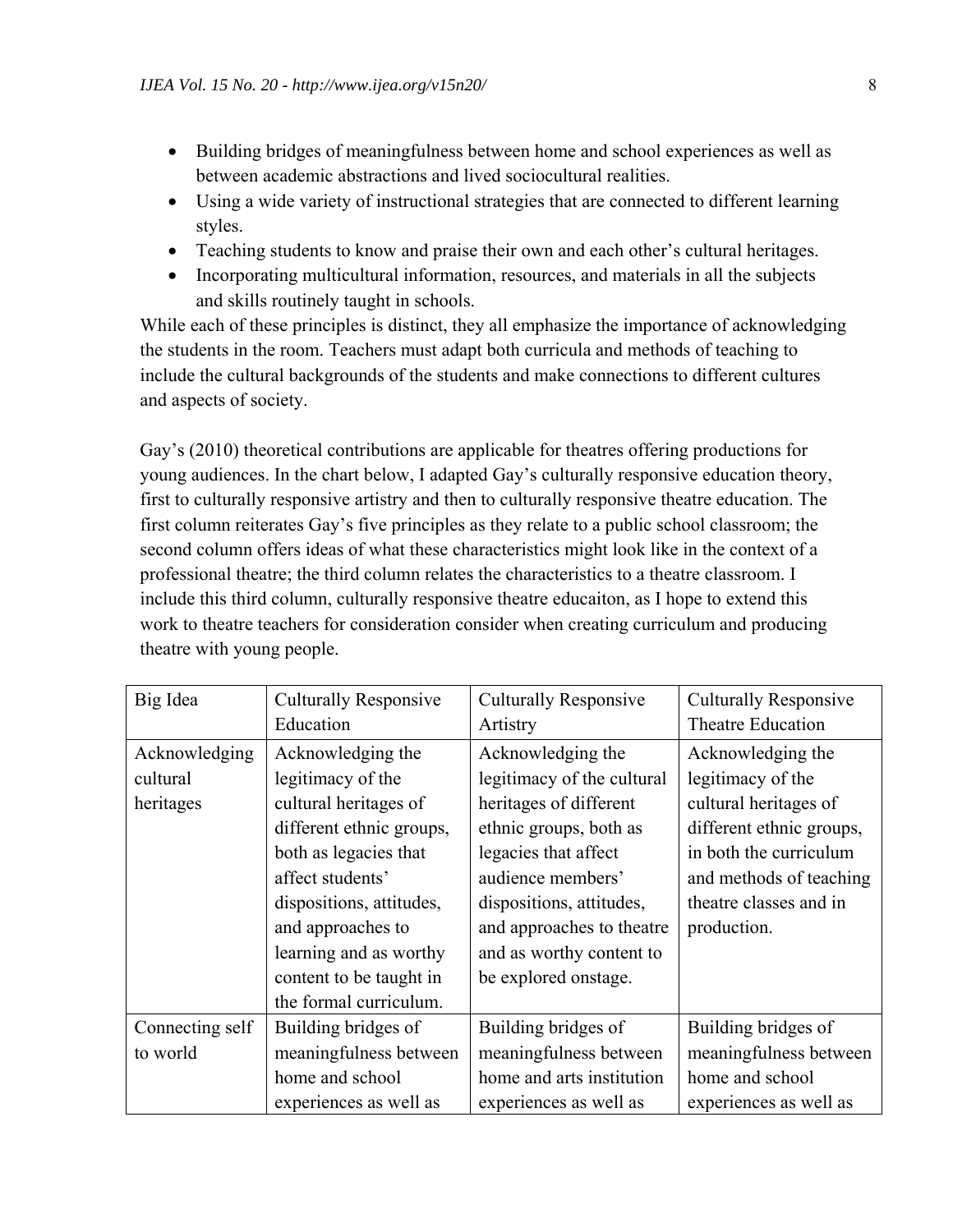|                   | between academic           | between the art form and    | between the art form       |
|-------------------|----------------------------|-----------------------------|----------------------------|
|                   | abstractions and lived     | lived sociocultural         | and lived sociocultural    |
|                   | sociocultural realities.   | realities, thus making the  | realities, thus making     |
|                   |                            | work relevant.              | theatre experiences        |
|                   |                            |                             | relevant to the students'  |
|                   |                            |                             | lives.                     |
| Different entry   | Using a wide variety of    | Using a wide variety of     | Using a wide variety of    |
| points for        | instructional strategies   | strategies to engage        | instructional and          |
| different         | that are connected to      | different people who        | production strategies to   |
| learners          | different learning styles. | enter the space.            | engage students and        |
|                   |                            |                             | others who enter the       |
|                   |                            |                             | space.                     |
| Modeling,         | Teaching students to       | Modeling and                | Teaching students to       |
| valuing, and      | know and praise their      | encouraging community       | know and praise their      |
| acknowledging     | own and each other's'      | members to know and         | own and each other's'      |
|                   |                            |                             |                            |
| cultural heritage | cultural heritages.        | praise their own and each   | cultural heritages.        |
|                   |                            | other's cultural heritages. |                            |
| Inclusion of      | Incorporating              | Including multicultural     | Incorporating              |
| many cultures     | multicultural              | information, resources,     | multicultural              |
| on a regular      | information, resources,    | and materials in arts       | information, resources,    |
| basis             | and materials in all the   | programs, written           | and materials in all class |
|                   | subjects and skills        | materials, institutions,    | activities and             |
|                   | routinely taught in        | and performances.           | productions in the         |

Theatre teachers often look to regional theatre companies as a model for the plays they choose to produce, how they produce them and ways of representing and engaging communities. Like many regional companies, school theatre programs often fail to consider the full community in which a theatre program is located. In the classes I teach with pre-service theatre educators, I spoke with my students about some of the challenges and successes I perceived with this production of *Mariachi Girl*, in relation to culturally responsive education, culturally responsive artistry, and finally culturally responsive theatre education. Seeing a prestigious regional theatre company like ZACH produce the play offered opportunities for my preservice theatre education students to reflect on how they might engage with such a work. Their responses suggested that seeing ZACH produce Latino theatre led them to consider their own authority, ability and responsibility to produce such work in their own future school theatre programs.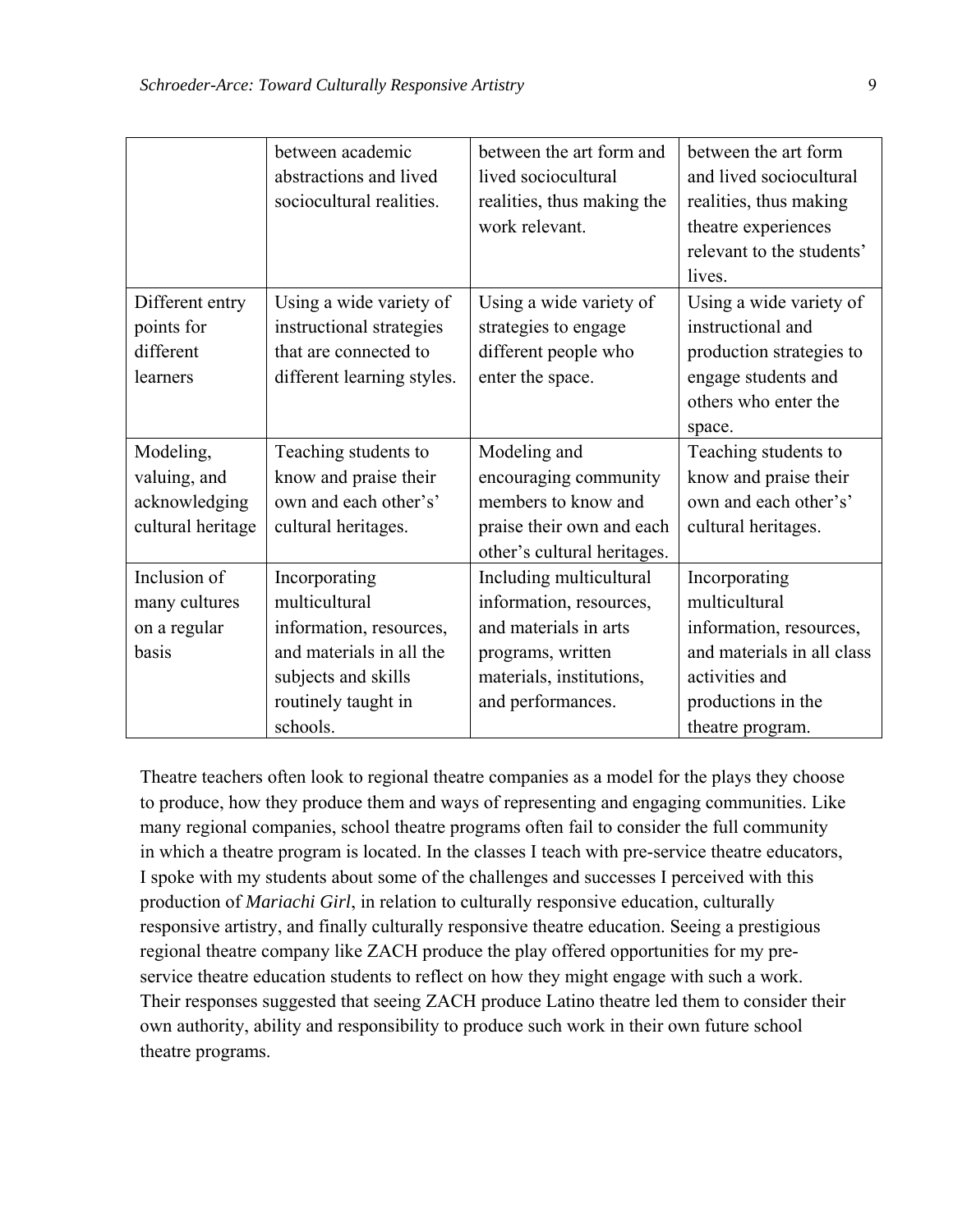Public school (K-12) theatre programs, post-secondary theatre programs, and regional theatres hoping to diversify their patronage and storytelling have significant opportunities to learn from applying culturally responsive education to their efforts. All of these institutions are part of the same theatre ecosystem. The recent collaborative production of *Mariachi Girl*, which sought to serve all of those groups, lends itself well to such an exploration of culturally responsive artistry.

#### **Climax: Can Culturally Responsive Artistry and** *Mariachi Girl* **Unite?**

The final product of *Mariachi Girl* was well received in the Austin community. The school shows sold out quickly, and teachers expressed great appreciation for the production and its value to the school children of Austin. While the weekend shows did not sell as well as ZACH had hoped, the audience sizes were decent, and the press and surveys of audience members indicated that most appreciated the efforts of all parties and the show itself. However, like any artistic endeavor, there were challenges along the way. As more organizations seek culturally responsive artistry, we may learn from historically white institutions who are taking chances by responsibly producing theatre that represents the diversity of stories and cultures in their communities. For this reason, I will now reflect on the production in relation to culturally responsive artistry.

To examine how culturally responsive education can translate to culturally responsive artistry, I will examine each characteristic outlined by Gay (2010) above and explored through the chart provided earlier in the paper. First, Gay challenges educators to value different cultures in the curriculum. In TYA, this translates to the design of the season, or the dramatic literature selected for production. By choosing to produce *Mariachi Girl*, ZACH, Teatro Vivo, and U.T. Austin all made a statement about the importance of sharing this Mexican-American story with the Austin community. Seeing representations of Latino/a characters on the stage validates the culture for both Latino/a and non-Latino/a children and adults. ZACH reached out to schools and their usual audience base, Teatro Vivo advertised widely through local Spanish and English-language newspapers and social media for the weekend shows, and U.T. Austin encouraged students and faculty to attend. One teacher reflected on the experience, "My bilingual students loved the play! Two of my girls walked out crying and relating to Carmencita. My fourth graders are being taught to embrace their identities and this was a perfect play to encourage this transformation." Based on this comment and many others, it appears that the three institutions succeeded in the goal of valuing different cultures by presenting a Latino story in a space where such stories have historically been underrepresented.

The second principle of culturally responsive education-- building bridges between home and school and school and society--easily translates to TYA artistry; TYA companies must bridge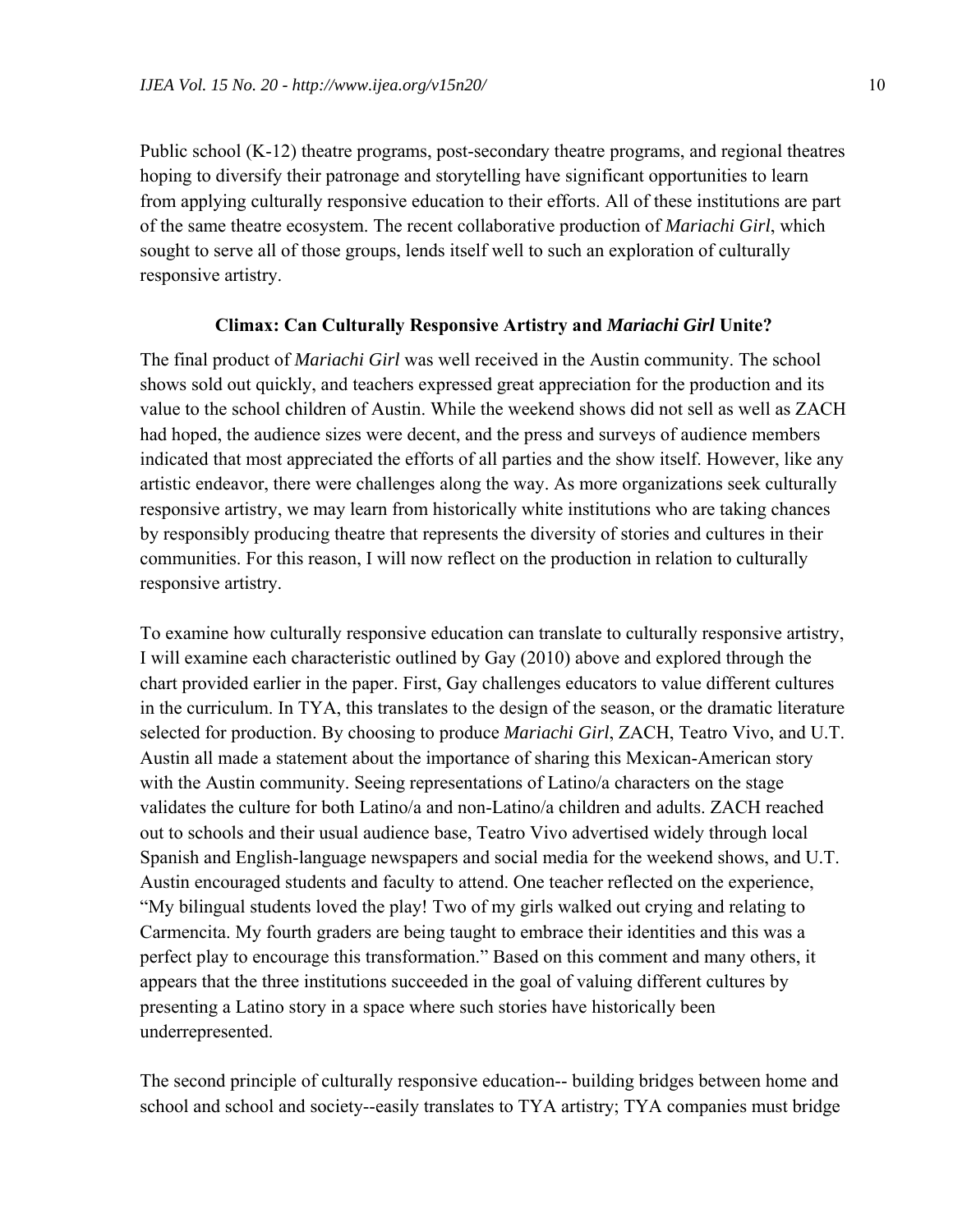experiences between home and the theatre and theatre and society. This characteristic relates to both the school day performances and the weekend public performances. The production succeeded in this area due to the bilingual writing of the play. For some Latino parents in Austin who do not speak English, much of the theatre available is not accessible due to language barriers. For the weekend shows, such parents could accompany their children and understand the play. Some bilingual schools attended the production and articulated that their students found it especially meaningful to hear two languages on stage. One teacher responded, "This was the best show I have seen with [ZACH Theatre] in years! Love that it was bilingual so that it was accessible for all of our students."

The companies relied heavily on the play to make these connections, though in some instances considered other elements, such as activities and materials made available before and after the production to build such bridges. For the weekend public performances, ZACH created a bilingual recorded pre-show announcement, including all of the typical information about funders and turning off cellular phones. This was a wise choice as the announcement served as a statement that the company was consciously reaching out and adapting its practice to assure that not only the performance, but the entire experience reflected the bilingual audiences it hoped to attract. Interestingly, ZACH offered a live pre-show speech at the school performances that was all in English. Perhaps this was because ZACH's education department staff members who gave the speech do not speak Spanish. Reyes, a cast member of the show in addition to being artistic director of Teatro Vivo, facilitated a talk-back at all public and school performances. During the talk-back, audience members responded with strong feelings about how they related to the show. At several of the talk-backs, mostly at the public performances, some audience members chose to speak in Spanish. The surveys were provided in Spanish and English and there was always a bilingual member of the research team available while audience members completed their surveys. With the increasing numbers of Spanish speakers and bilingual members of the Austin community, these efforts are examples of how the producers of this play sought to build such bridges for all audience members.

Gay's (2010) third principle speaks to employing a variety of instructional strategies reaching different learning styles. To the TYA artist, this relates to all aspects of the production and also the materials that surround it. This production of *Mariachi Girl* contained multiple production components to reach the audience, including live music, bright costumes, and a colorful set with bright purple music notes and multicolored flowers. Pope staged an opening where Cita and her brother chased each other around the set to music, pulling the audience into the world of the play. Throughout the show, colorful blocks were moved around the space by the actors to create different rooms as the scenes changed locale. These culturally responsive choices engaged all audience members and were especially compelling to younger audience members. The continued movement helped monolingual audience members to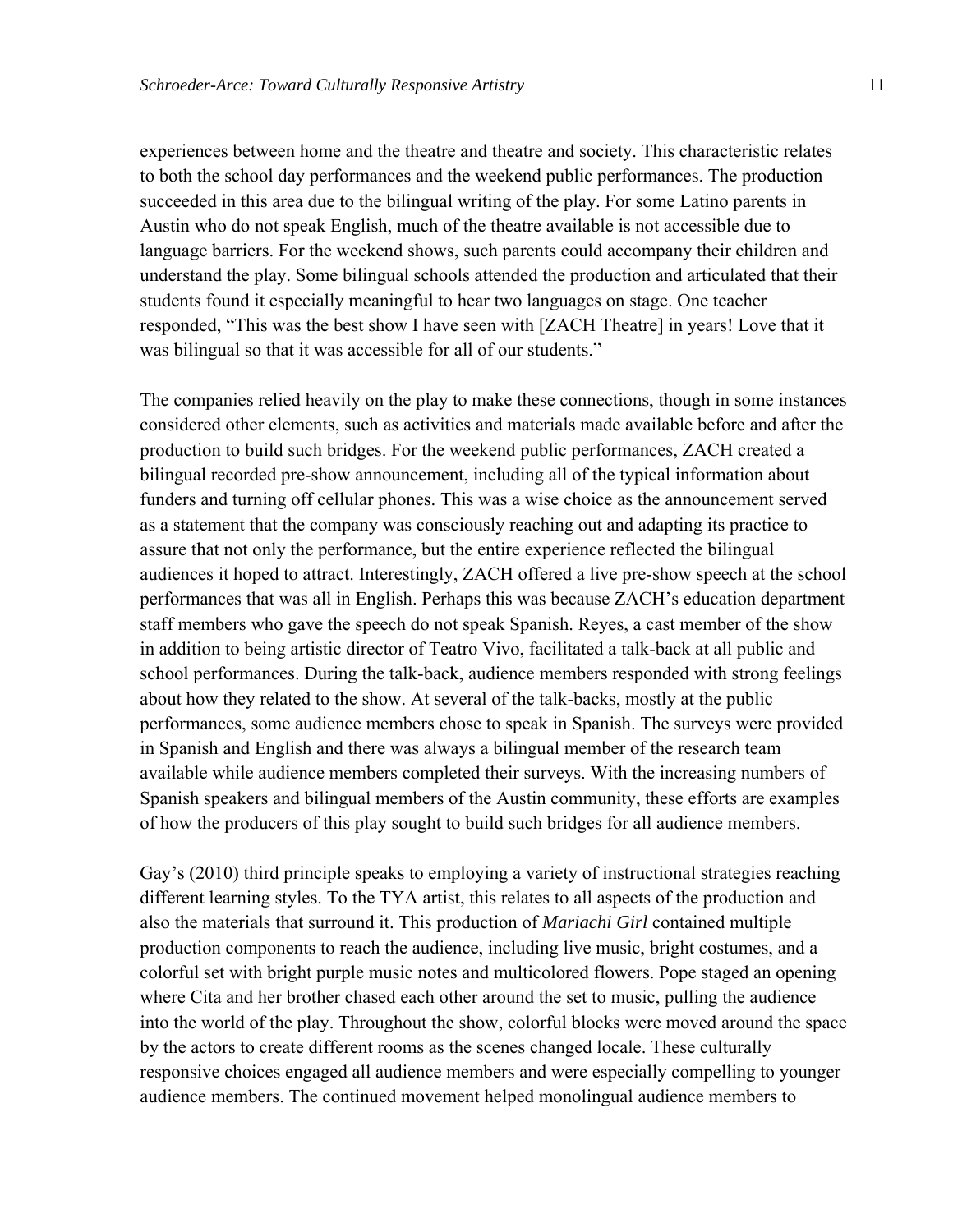understand the Spanish or English that they might not understand without clear character motivation or inflection. The design choices were also culturally authentic, as was the music.

The play calls for live mariachi musicians. Despite the challenges that this presented, the three institutions were determined to find live mariachi musicians to perform the play. The actual labor of securing musicians fell mostly to Teatro Vivo, perhaps due to an assumption that as a Latino organization, the company would know many mariachis, which they did not. However, Reyes scoured the musical community of Austin and finally secured four mariachi musicians to play in all of the weekend performances. Pre-recorded music was used for the school shows, due to the musicians' schedules and cost. It was really unfortunate that the school audiences did not experience the live mariachis, as they brought to the production a fullness and variety of instructional strategies aimed at reaching different learning styles.

Another way that the production succeeded in engaging multiple learning styles was that the teacher packet, or study guide, which also served as a program for this production, included pictures and interactive activities, like a bilingual crossword puzzle and a prompt to encourage youth to find out about their family heritages. Great care was taken to assure that the teacher packet was both culturally accurate and engaging. Miller called upon the play's composer to refine the mariachi terminology and welcomed Martinez Morales' unsolicited comments about Spanish grammar errors. The packet included questions like, "What is a tradition in your family? Has the tradition ever changed? Why?" Such questions draw connections between home, theatre, and society in that children and parents are encouraged to take the packet with them and continue to explore the themes of the play together at home after the experience. Therefore, the packet was of use to not only teachers but to families as well. Some families. Sadly, besides the bilingual activities, the packet was only available in English. As a next step for these companies, providing an entirely bilingual packet would further ensure that the Spanish speaking audience members could access the activities provided.

Teachers at many schools reported back that they found the packet very helpful. Below is a display at an Austin public elementary school showing how bilingual teachers employed and translated some of the materials provided in the teacher packet. Most of the student responses are in Spanish. One student's picture depicts Cita and her father each saying, "Yo me recuerdo de mi pueblo," or "I remember my land." The characters in the play do not speak those lines, but it appears this child inferred from the story that it was critical that both Cita and her father remember where they are from, thus honoring their cultural heritage. The teachers combined the materials provided by the packet with their own resources to reach children with different learning styles. They encouraged students to write and draw in response to the play as well as read further about women in mariachis and customs of different cultures. They encouraged students to write in English and/or Spanish.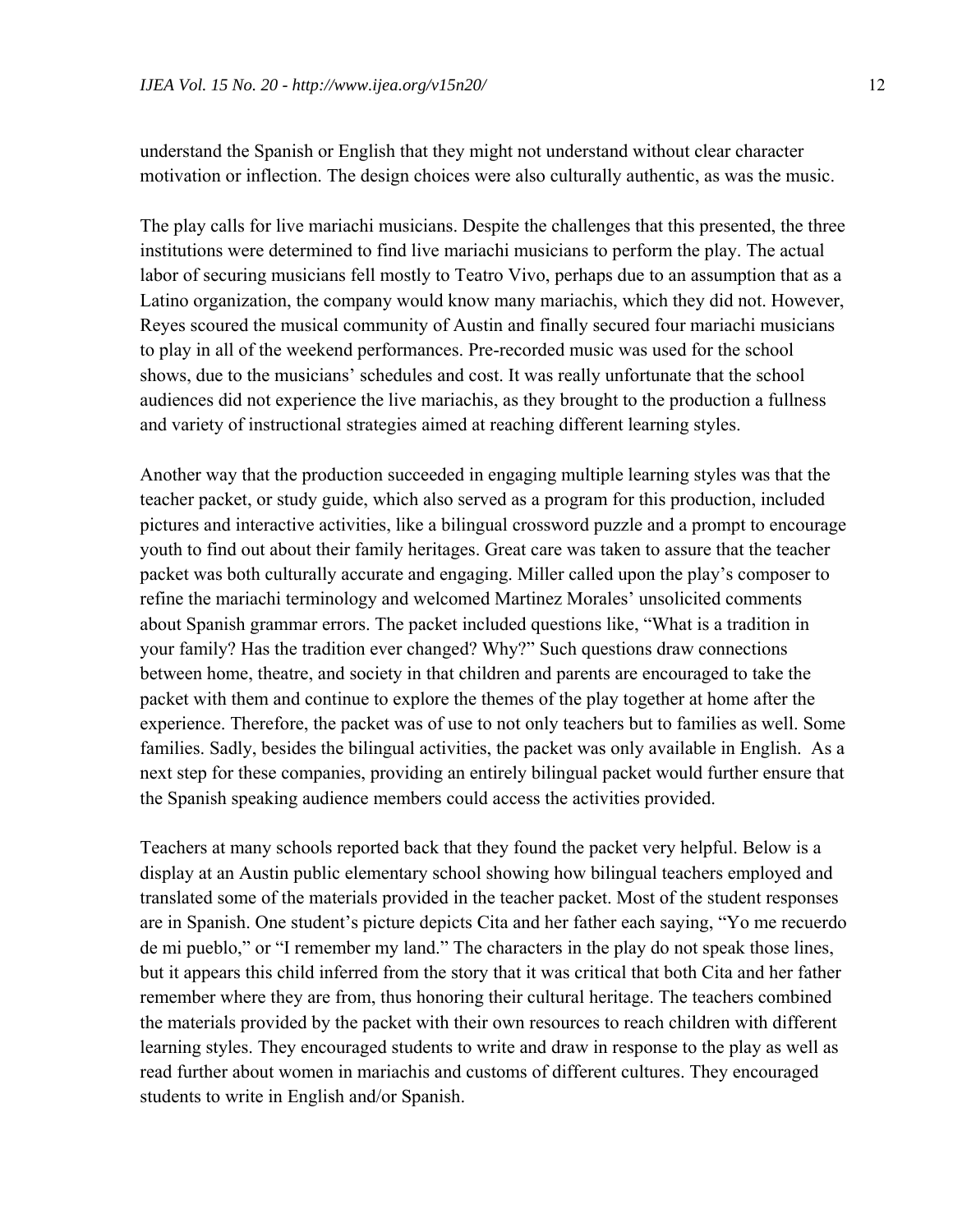

 *Figure 1.* 

Gay's (2010) fourth principle involves teaching children to understand and value one another's cultures. This returns to the importance of a theatre organization's season selection. By selecting *Mariachi Girl*, the three organizations not only represented Latino stories and Latino/a peoples, but also selected a play with positive, central Latino/a characters brought to life in realistic ways. This led audiences to empathize with the characters despite the audience member's race or ethnicity ultimately leading to understanding and valuing the culture represented. The United States continues to encounter stereotypes of Latinos/as in media and beyond. More representations of fully developed, central Latino/a characters are needed to counteract the caricatures and negative portrayals historically presented. Also, as Mexican American Latino/a children who rarely see positive representations of self in their educational and lived experiences saw their culture on stage being appreciated and valued by other children, they potentially experienced a sense of pride. One audience member who identified as a seven-year-old Hispanic female wrote in response to how she felt while watching the play, "I feeled very happy (sic)." While we can't be sure as to why this audience member was very happy, she also wrote, "I learned Mariachis." I see a connection between feeling happiness and learning about mariachis for this child, and also a connection to Gay's characteristic of valuing one another's culture. While this child identifies as Hispanic, she has likely not seen characters of her ethnicity on stage nor has she been around other children and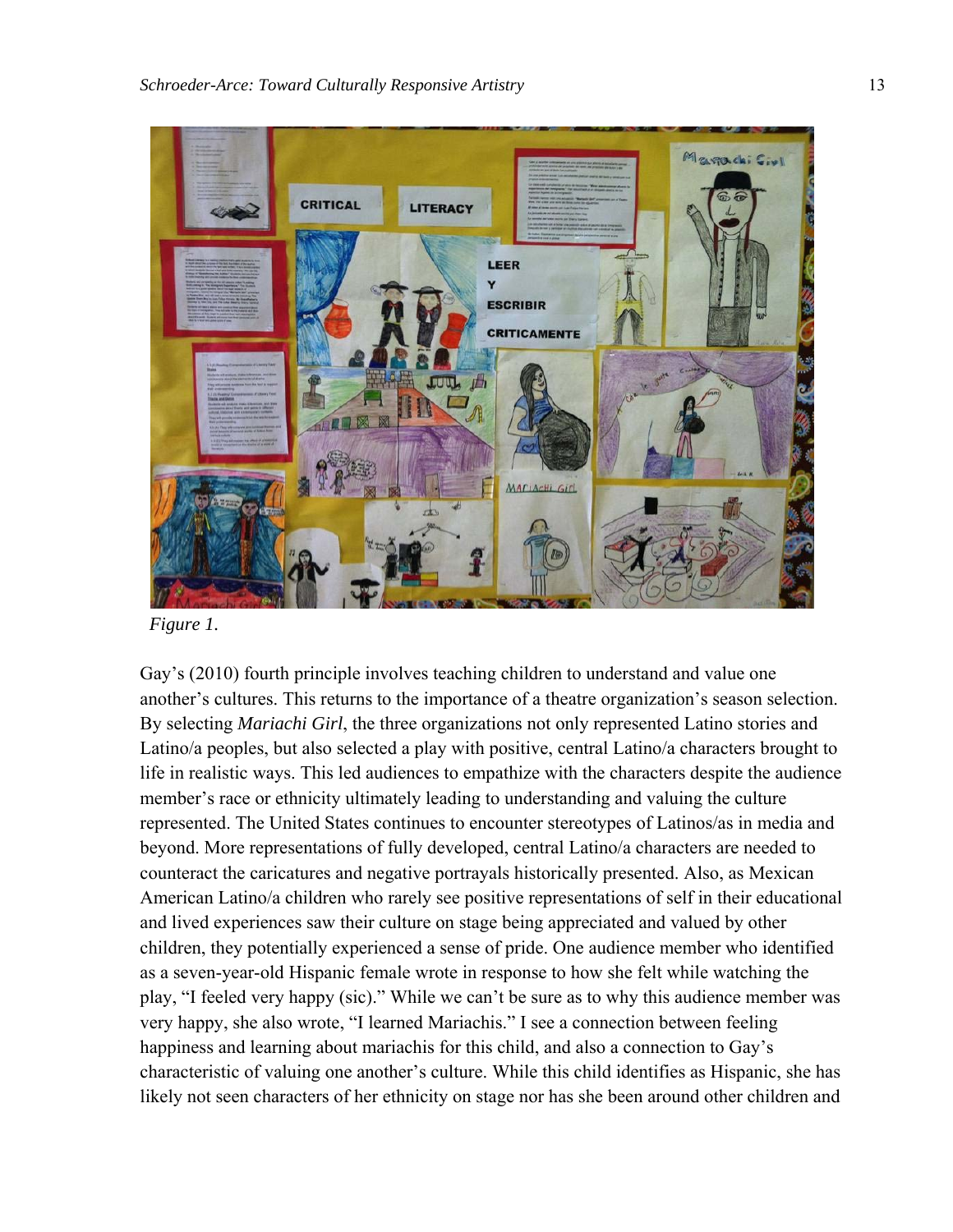adults watching a Latino play. This is an important experience that may elicit a sense of pride and happiness in young audience members and adults alike.

HAPPU estor blanco Learnel mariachis. breto ala niña



Another child, who identified as an eight-year-old white male, wrote in Spanish in response to what his favorite part of the play was, "el papa da el sombero ala niña" (the papa gives the sombrero to the girl). Again, this child's sentiment shares his interest and appreciation of the Latino culture and heritage being passed down to Cita, relating back to Gay's fourth characteristic. Though he is already bilingual, based on his writing, and therefore already has some interest in the Spanish language, he has most probably not seen much Latino theatre due to the limited availability of Latino TYA in Austin.

The last principle, of including multicultural materials throughout the curriculum encourages educators to embrace diversity on a regular basis, not only in certain instances. In terms of culturally responsive artistry and this production of *Mariachi Girl*, some opportunities were taken, and others missed. The production itself was culturally authentic. For example, all of the Latino/a characters were played by Latino/a actors. For all of these actors, it was their first time performing at ZACH, though several had performed with Teatro Vivo before. ZACH, as the hosting institution, thought of some possibilities, like the bilingual pre-show announcement and educationally sound teacher packet, though it was primarily in English and therefore inaccessible to some students and families. However, culturally responsive education means looking beyond Black History Month for inclusion of black history.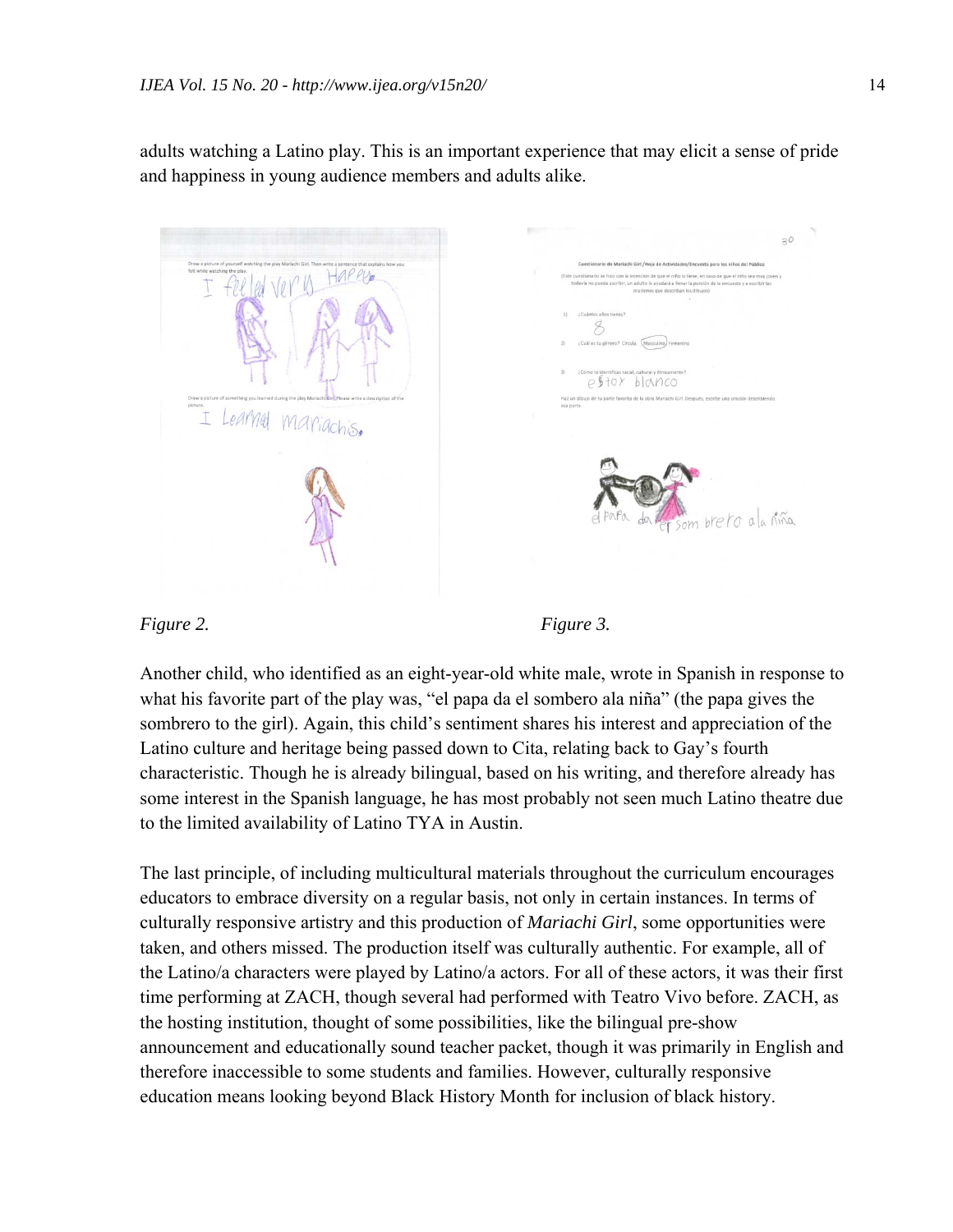Therefore, if ZACH is to consciously include Latino theatre in its work, the company needs to think about Latinos/as beyond when it is producing a Latino play. ZACH's website and pamphlets depict almost all white people. While this is true of the company's history, the leaders of the organization must recognize what this practice says to potential audiences. Some Latino/a audience members at *Mariachi Girl* who were new to ZACH likely entered the building with some hesitation. This first visit was an opportunity for ZACH to dispel any biases and concerns that walked in the door. The producers made no effort to offer any cultural resonance in the lobby, like Latino visual art or an educational or dramaturgical display. ZACH can create marketing materials that include more racial and ethnic diversity. However, if the company does not also adjust their mission and season to back up such materials, diversifying marketing efforts is only a surface-level gesture not truly aligned with embracing diversity at every turn. The work entailed in Gay's (2010) final principle is complicated and requires comprehensive, intentional steps, demanding significant adjustments from everyone involved to make real meaningful change.

A central aspect of culturally responsive education, woven through the characteristics above, is fostering a student-centered classroom where educators take time to know and understand their students and value every voice in the room. Curtis (1998) explains that culturally responsive education acknowledges the lived experience of students. Curtis relates culturally responsive pedagogy to critical and feminist pedagogy and offers that "meaning making becomes more inclusive and is not limited to controlled content of knowledge constructed by a predominantly Eurocentric, male viewpoint. Learning includes examining a wide variety of perspectives, including one's own" (Curtis, 1998, p. 137). Artistic institutions could interpret this to mean offering a reciprocal experience for audiences. Theatre is often seen as a one-way communication, but in the past few decades more theatre companies are offering interactive talk-backs that address issues and ideas brought up in their productions. Such talk-backs foster dialogue in their communities, unlike those of the past where the audience hears even more from the theatre company, with artists talking about technical elements on the show or their careers in the theatre.

Many Latino/a patrons walked through ZACH's doors for the first time and engaged with Teatro Vivo but not ZACH representatives. On opening night, Miller of ZACH and Carreon-Reyes of Teatro Vivo introduced the show. Pope of U.T. Austin was present and there was a shared sense of ownership of the production as everyone was present and engaged. After opening night, however, several of the production team members seemed to disappear from the public show arena, leaving Teatro Vivo to facilitate the talk-backs and engage with the audiences. ZACH staff members were involved in crafting the talk-back and were invested in the experience being positive for the audience, but it appears that ZACH saw the talk-back solely as an experience for the audience rather than an opportunity for the theatre to learn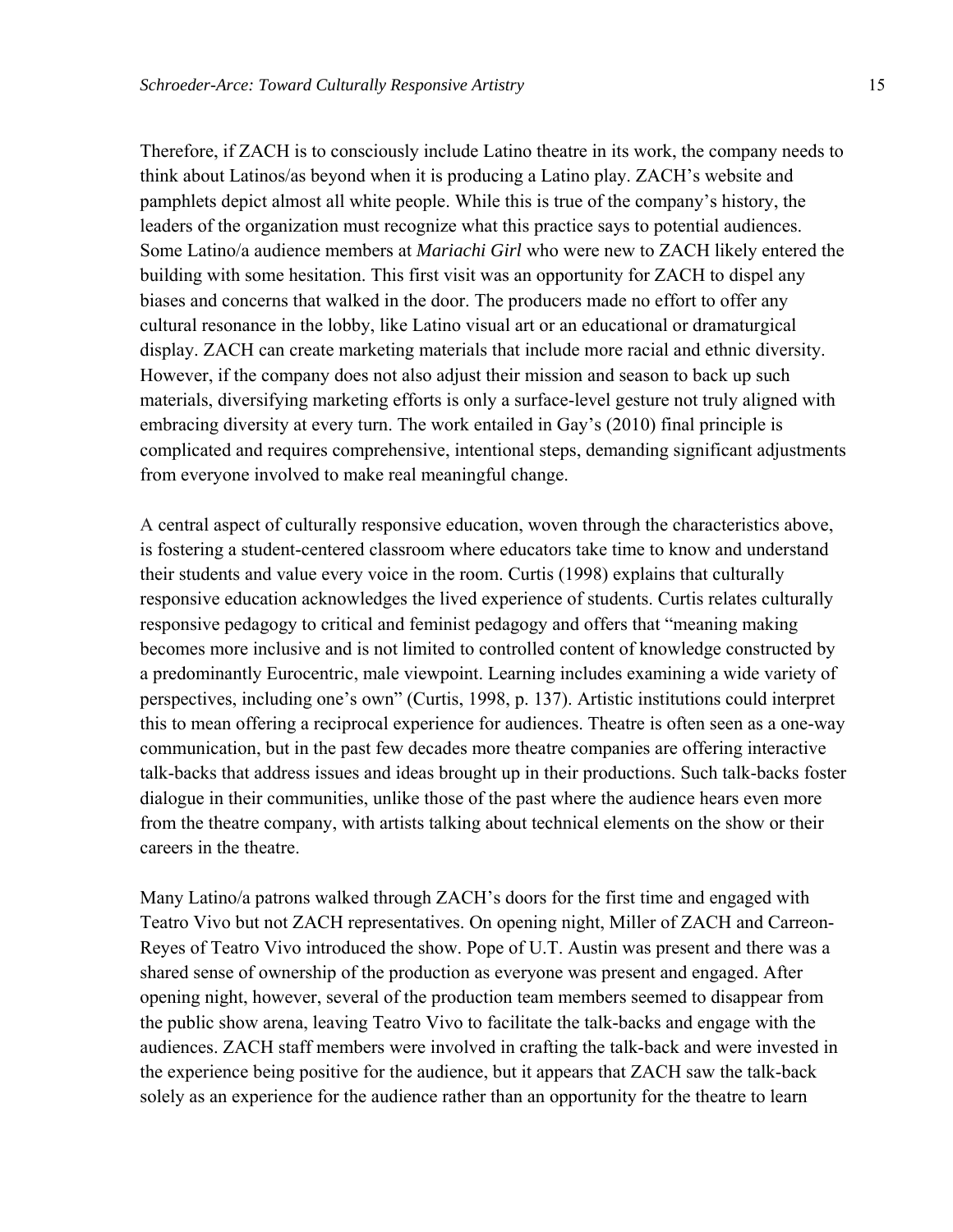about and from the audiences, likely some of the largest numbers of Latinos/as that have been in their facility. The comments offered by audience members were insightful and inspiring, like one woman who shared through tears that she felt for Cita and felt like she understood her deceased father's intentions a little better after seeing the show. Many shared that the music brought up many memories and that they wished the play was longer. Still others shared that hearing Spanish onstage was significant and rare and a reason to bring their children to the theatre, to see how their language and culture is important. ZACH missed opportunities to listen to and learn from the audience with whom they seek to engage.

#### **Dénouement: A Case for Audience-Centered Theatre**

Despite the missed opportunities, the research indicates that there is much to celebrate about this production. *Mariachi Girl* ran for just over four weeks in October and November of 2012 in ZACH's Whisenhunt Theatre, an intimate theatre in the round with 120 seats. Four thousand three hundred and forty students of varying ages saw *Mariachi Girl* with 509 care givers and teachers accompanying them to daytime shows. One thousand and eighty seven people attended the weekend public performances. With over 50 performances, a total of around 6,000 people saw the show. The audience members surveyed were those who voluntarily agreed to take the survey following the public performance, or teachers who agreed to take an online survey following the school performances. The study included both school and public audience members. For the school performances, due to time constraints and school policies, only the teachers were offered the opportunity to participate in an on-line survey. At the public performances, all audience members were invited to complete a postshow survey and 114 people, including 92 adults and 22 children volunteered to participate. The adult survey included both Likert scales and open-ended questions. The child survey included space for the children to draw as part of their response. With the younger audience members, the children orated what they had depicted in their drawings to our research team who then wrote what the child said.

In looking at the two charts below, one can draw some conclusions about the availability of Latino theatre in Austin. The following chart articulates the ways those surveyed selfidentified racially, ethnically, and culturally. This survey question was open-ended, not boxes to check, and therefore the researchers received a variety of audience responses. We created identity groups of audience members in order to look at percentages.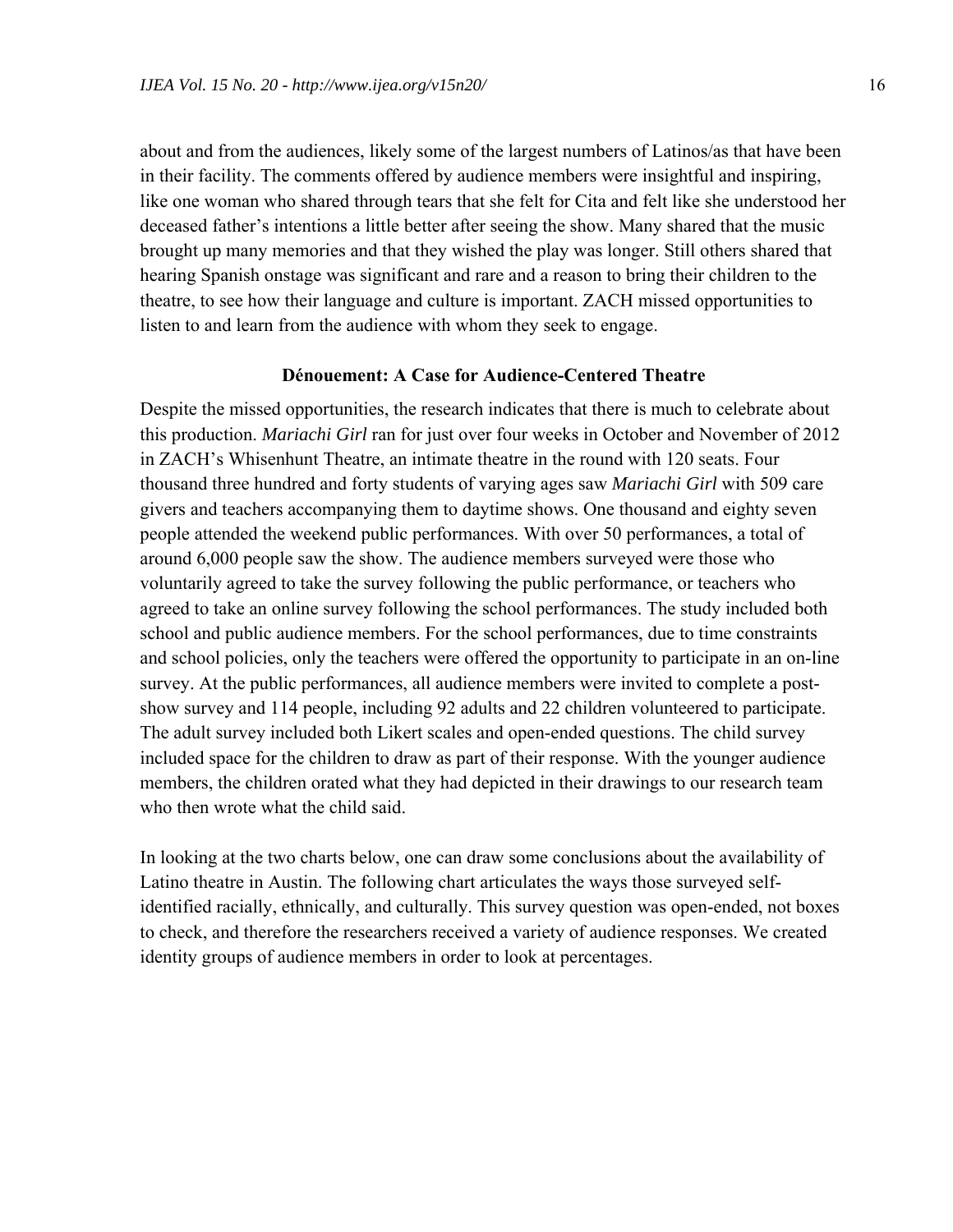



The percentages of people who attended the play and volunteered to respond are not representative of the demographics in Austin. For example, the percentage of people who identify as Latino/a who completed the survey is greater than the percentage of Latinos/as in the city. Not only are Latino audiences generally less accustomed to going to theatre at ZACH, but as a group, they are less likely to attend theatre in general. The pie chart then helps us to understand the next graph a little more fully.

The graph below represents the number of Latino and non-Latino plays viewed by the surveyed audience members, divided by identity groups. This research study suggests that a major contributor to the lack of attendance of Latinos/as at theatre in Austin is the lack of representation of Latinos/as on stage. In the graph, the average number of plays refers to plays seen by the study's participants over the course of each participant's life. This question was asked only of the adults (any participant over 18 years old). We asked, "Approximately how many plays have you seen in your life?" and then, "How many of those plays shared Latino stories or characters?" We list them by identity groups to show how the study suggests that when Latinos in Texas see theatre, they are more likely to see Latino plays than non-Latinos. Although the white people surveyed saw slightly more Latino plays on average than Latinos did, they saw many more plays that did not include Latino stories and characters. Even the Latino group has seen more plays that do not include Latino stories and characters. This is likely due, in part, to the lack of availability of such plays. Increased availability of Latino plays in Austin would increase attendance of Latino/as at theatre productions in the community.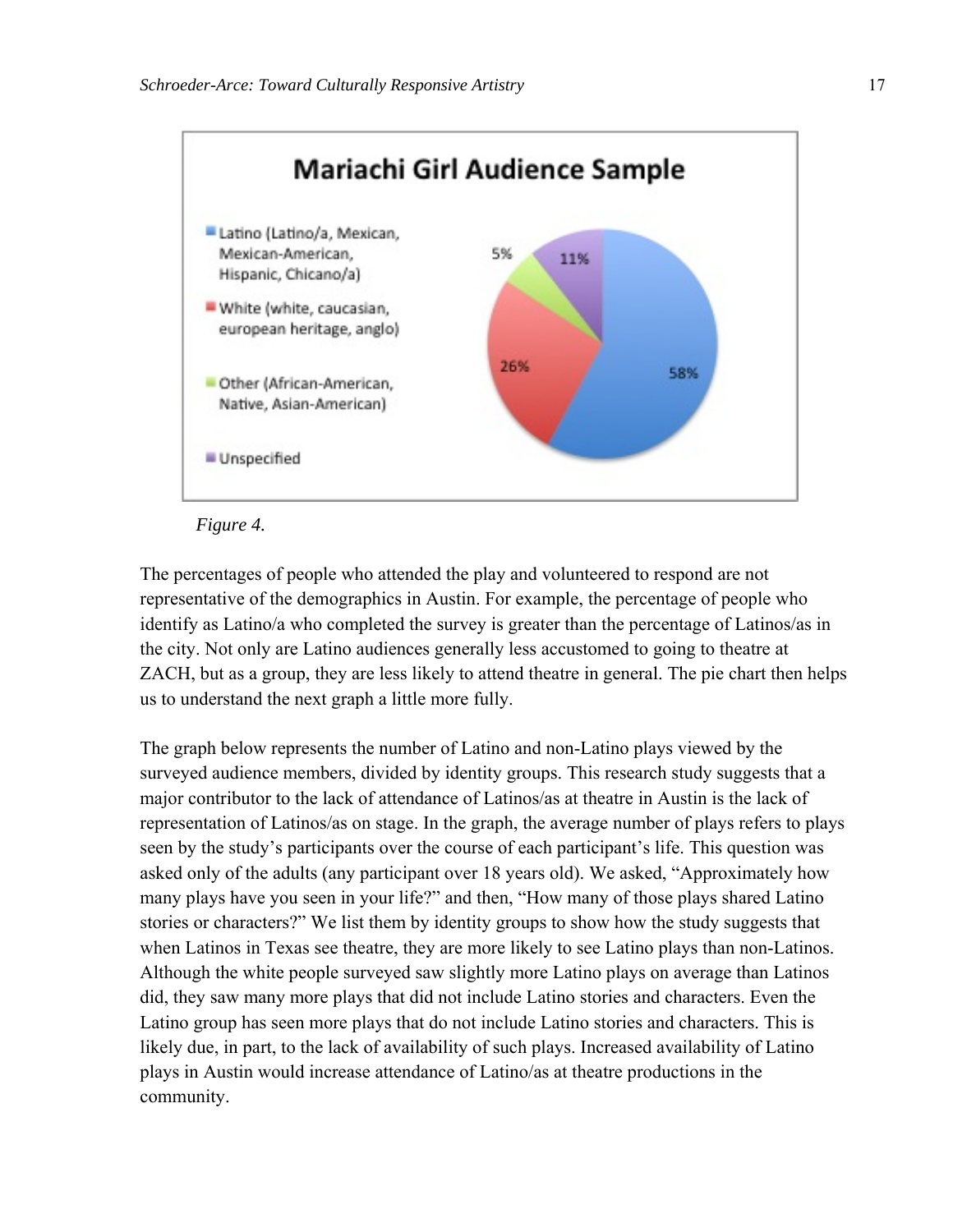

*Figure 5.* 

We must consider the potential implications of such evidence. Landt (2006) states, "Not seeing oneself, or representations of one's culture, in literature can activate feelings of marginalization and cause students to question their place within society" (p. 894). Contemporary TYA aims to be conscious of the cognitive and social development of young people. The field of TYA throughout the US has a responsibility to fill the gap of Latino representation in both practice and theory and offer young people an opportunity to see Latino/a peoples and cultures as they sit in a theatre together in the midst of developing an individual and communal sense of identity. *Mariachi Girl* audience members offered many thoughts about the value of Latino/a theatre to the community of Austin, including bringing a positive message to all cultures about finding connections between different races. A 47-yearold man who identifies as white shared, "[The play] keeps alive the conversation about the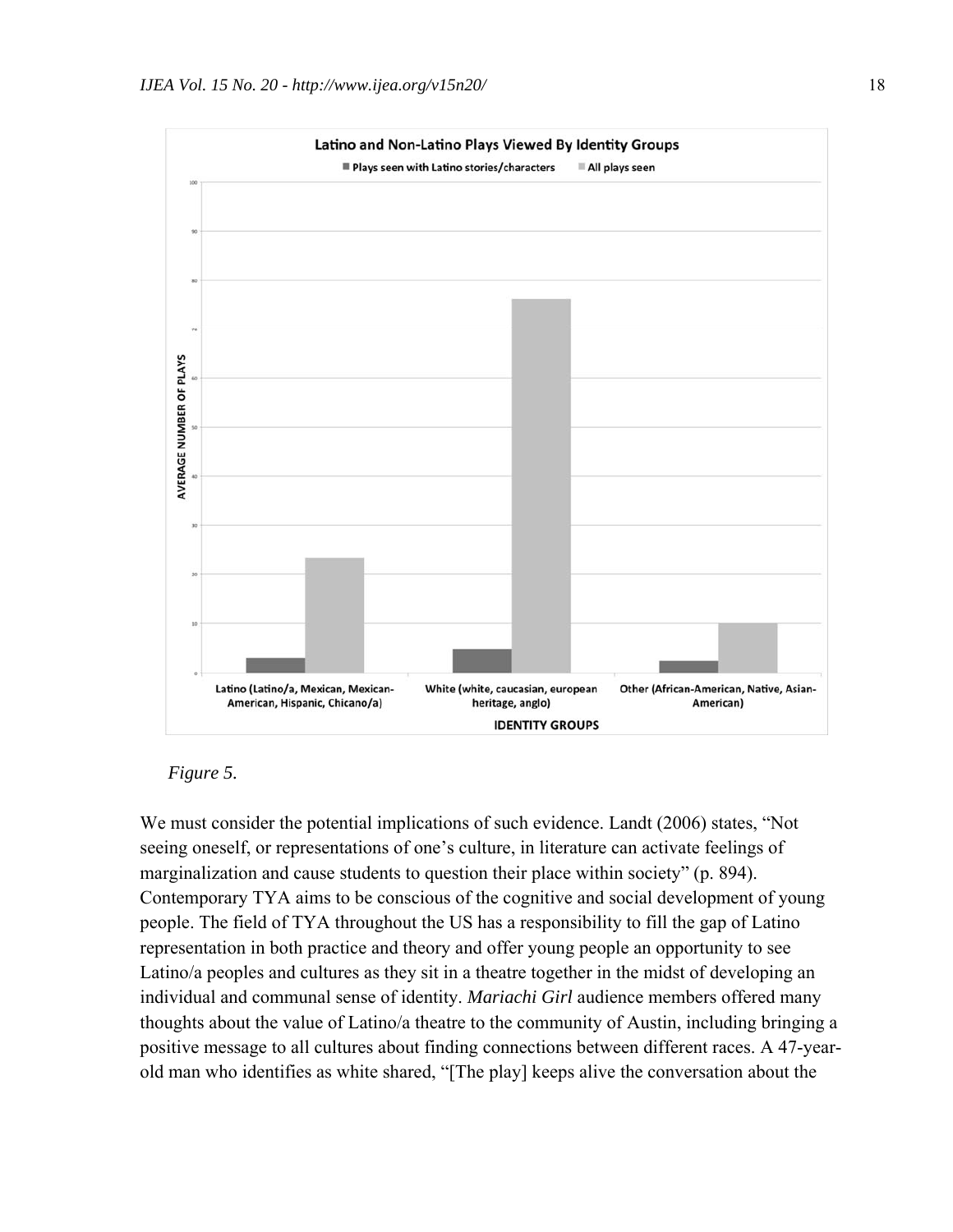impact and importance of understanding and appreciating cultural difference in the everevolving city of Austin."

TYA companies have a responsibility to provide stories that encourage young people to appreciate cultural differences and a responsibility to provide stories from different cultures so that all children recognize something on stage that they can relate to. When asked how she relates to the play, a 22-year-old female audience member who identifies as Latina, responded, "I can relate to (Cita) a lot. Growing up I never knew who to be and just like her I played with my dolls and looked at the blonde and the brunette Barbies and asked myself who do I want to be, Latina or American. I thought that the only way I was American was to be a blonde." While the survey did not ask specific questions about gender, many audience members wrote about how the play brought up feelings and memories related to womanhood and how the play was important for young girls, specifically Latinas, to see. An 11-year-old female youth who chose not to identify herself racially and ethnically wrote in response to what she learned during the play, "Girls can do anything that boys can." She drew pictures and identified the activities, "football, basketball, race car driving, and of course mariachi."

Many of the responses confirmed that this production succeeded in audience-centered theatre. Audiencecentered practices not only benefit the audience, but also benefit the theatre—letting a theatre know what it's doing well and how it may improve. Ultimately, audience-centered theatre practice may inspire theatres as they listen to the impact of their work on individuals and communities. The case study suggests that Teatro Vivo, ZACH, and U.T. Austin each made steps toward demonstrating culturally responsive artistry as all involved strived to respond to and change the disproportionate number of Latino plays experienced by the Austin community as demonstrated in this study.

1 felt teached about ord that I as seems fit Girls as to engine that been no  $\begin{array}{rcl}\n\mathcal{P}_{\text{full}} & \begin{array}{rcl}\n\mathcal{P}_{\text{full}} & \mathcal{P}_{\text{full}} \\
\mathcal{P}_{\text{full}} & \mathcal{P}_{\text{full}} \\
\mathcal{P}_{\text{full}} & \mathcal{P}_{\text{full}} \\
\mathcal{P}_{\text{full}} & \mathcal{P}_{\text{full}}\n\end{array}\n\end{array}$ 

*Figure 6.* 

#### **Epilogue: Next Steps for Culturally Responsive Artistry**

While *Mariachi Girl* was a collaborative production in Austin, one of ZACH's major goals was to engage with the Austin Latino community and diversify their audience. As theatre companies consider reaching out to communities and cultures not yet patronizing their space, they must consider how their efforts may be perceived as tokenism. Companies must not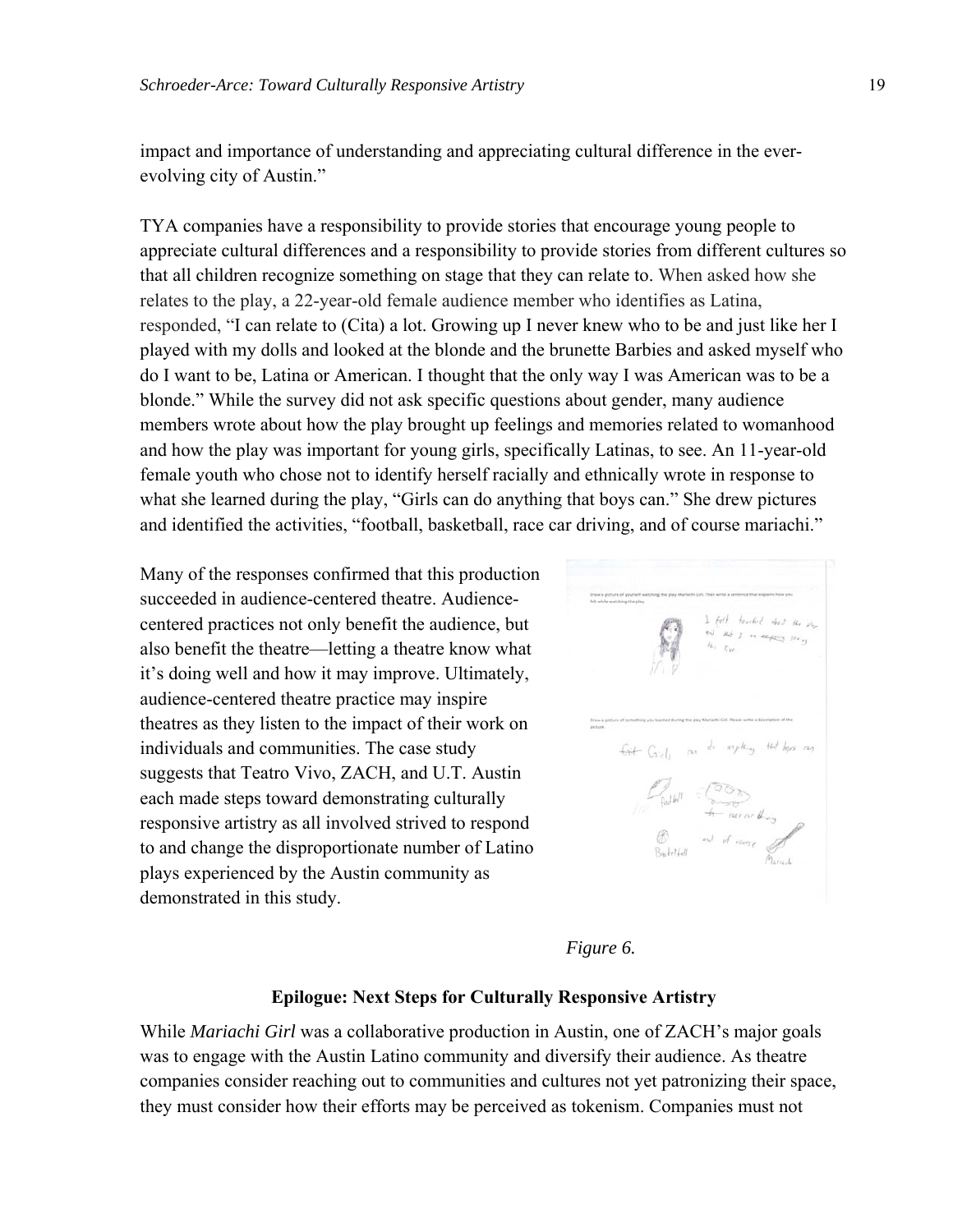simply do one Latino play and then dismiss the Latino community if they do not attend. Audience development takes time. A company must consider how they invite a group, and how they engage with the group members who do come. ZACH, who has had a strong presence in Austin for nearly a century, but has produced few Latino works, must recognize that it is not starting from zero. ZACH is starting in the negative, meaning it is perceived by some as a racist institution because of a perceived lack of interest and investment in the Latino community. New interest can be seen as suspicious. That is a reality. Therefore, those first engagements between historically white theatre companies and communities of color are critical.

ZACH was sporadically present throughout the run of the show, and missed some opportunities to engage with Latino/a audience members coming to the space for the first time. ZACH and Teatro Vivo had agreed that ZACH would focus on filling the seats for the school shows while Teatro Vivo would focus on the public shows. Therefore, ZACH did not maintain a presence at the public shows. And since these were the shows attracting parents/caregivers who were more likely to be new to ZACH (rather than classroom teachers who seem to already be coming), they missed an audience development opportunity. As ZACH looked to Teatro Vivo to bring a Latino audience to its space, it did not then take the opportunity to welcome the Latino/a audience members new to ZACH and to hear about their experiences and perspectives.

As ZACH is recognized as a central place of theatre in Austin, with very few plays in its past depicting the Latino/a experience, Latinos are left out. More recently, ZACH has taken action to include Latinos, but whether ZACH has intended to or not, it has historically sent the message that it does not care about the Latinos/as stories and people of Austin. Curtis (1998) describes her struggles as an African American professor to teach her primarily white students about institutionalized racism. She notes that her students resist acknowledging racial inequities and that,

despite their 'good intentions' … the reality of cultural conflict exists and it is a reality they have to be prepared to face … The students who are convinced that individual attitudes and stereotypes form the basis of racism and sexism are hard pressed to consider that such attitudes can be institutionalized and are a part of the very fabric of our social, political, and educational structures. (p. 135)

In other words, institutionalized racism is a reality that is very hard to acknowledge, especially by institutions taking action to include communities of color. Most TYA companies throughout the United States, built on such institutionalized attitudes, must first acknowledge their past and present racist practices in order to move forward. Historically white theatre companies must accept the inequities of the past and expect challenges as they seek to include stories and people who have traditionally not been a part of their institution. Though a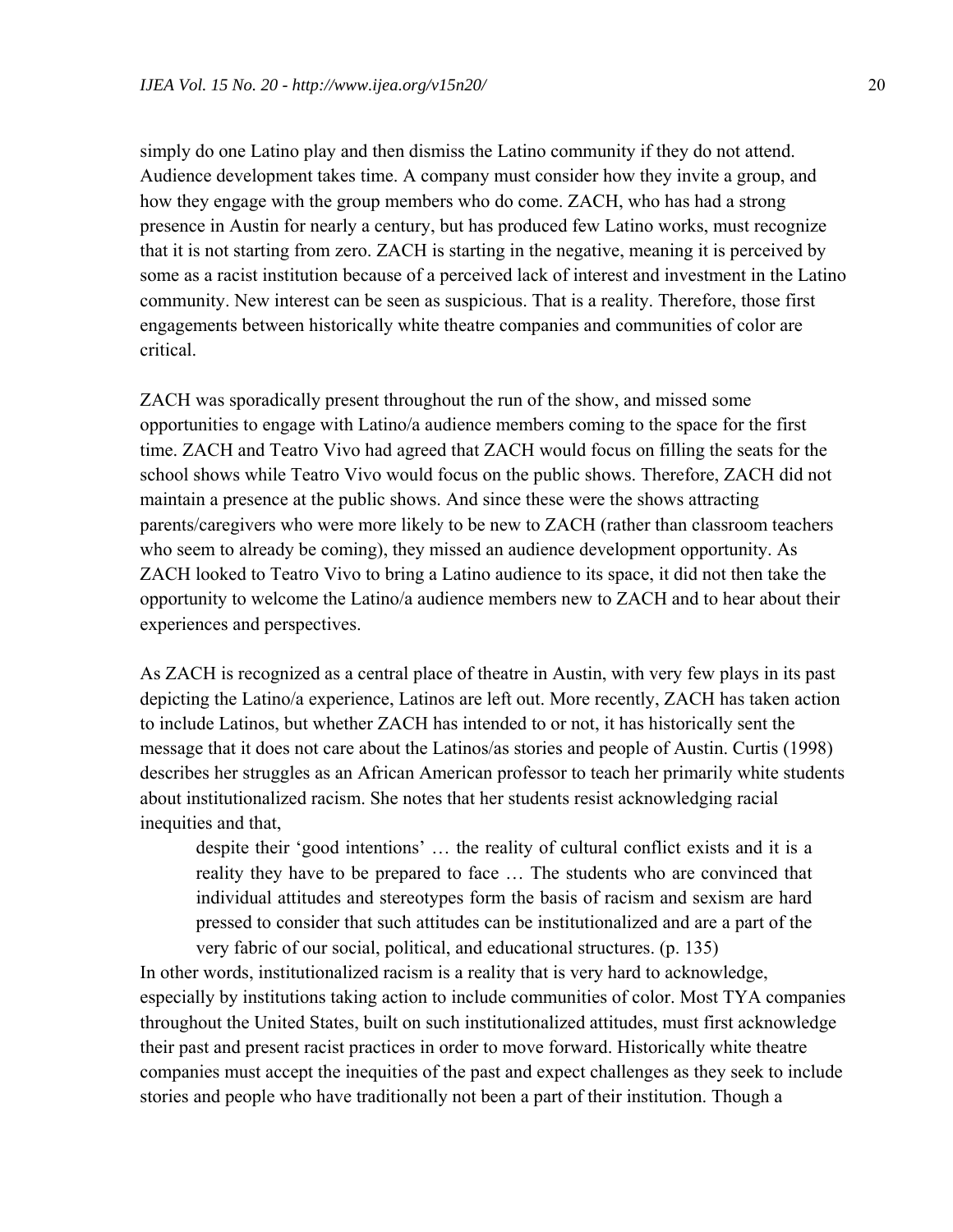company's current staff may be eager to include communities of color, historical lack of inclusion is not easily dismissed, especially by those who have been overlooked and underrepresented in the past. The stakeholders of this production did not spend enough time talking about the realities of cultural conflict that exist in the city of Austin and are greater than any of the individuals and institutions involved, and the challenges these realities might present. In some ways, the well-intentioned artists walked into the project with a little too much optimism, too many blind spots, and not enough willingness to look at and talk about the hard realities.

As an institution invites new communities to call its space home, these institutions must recognize that it takes more than an invitation. The institution may need to also make some changes and make the space feel more welcoming to the people who are being invited. Sandoval-Sanchez (1999) shares,

… for a new generation of Latinos/as, US Latino theatre represents a place called home; a place for subject positioning in multiple discursive locations; a place where identity politics of location reproduces at given historical intersections new ethnicities in the borderlands, in margins of previous, partial, residual, present, and emergent conceptualizations of home (p. 197).

In other words, U.S. Latino theatre is becoming a place where Latinos want to go, to see themselves, to be seen, but we are only at the beginning. It will take more effort, more time, more productions, more listening from everyone for Latino audiences to feel at home in ZACH's space. Latino/a community members must come to trust ZACH in order to feel a sense of home in their space. If theatre companies like ZACH really want to reach out, to develop Latino/a audiences, they need to be prepared to first look at themselves honestly, to recognize their historical privilege, and then to listen intently to new voices and make some adjustments as new cultures walk in the door. As the field of education has been struggling to do for some time, TYA companies and artists must also invest in taking small steps toward culturally responsive artistry.

Dallas Children's Theatre will produce *Mariachi Girl* in 2014. Artistic Director, Robyn Flatt, had a similar idea to that of ZACH, of co-producing the play with Cara Mia Theatre, a bilingual Latino theatre company in Dallas. Flatt called me to share that Cara Mia is not available next year when they plan to produce the play. She asked if I thought it was okay for Dallas Children's Theatre to do the work, for her to direct the play, though she is not Latina and though they will not be coproducing with a Latino theatre company. I responded enthusiastically that not only is it okay, but it is critical that she produces the work and finds others with whom to collaborate. She assured me that she intends, like ZACH, to look to Latino/a artists in the community to help assure that the story is told respectfully and responsibly. She shared concern that critics and community members will condemn the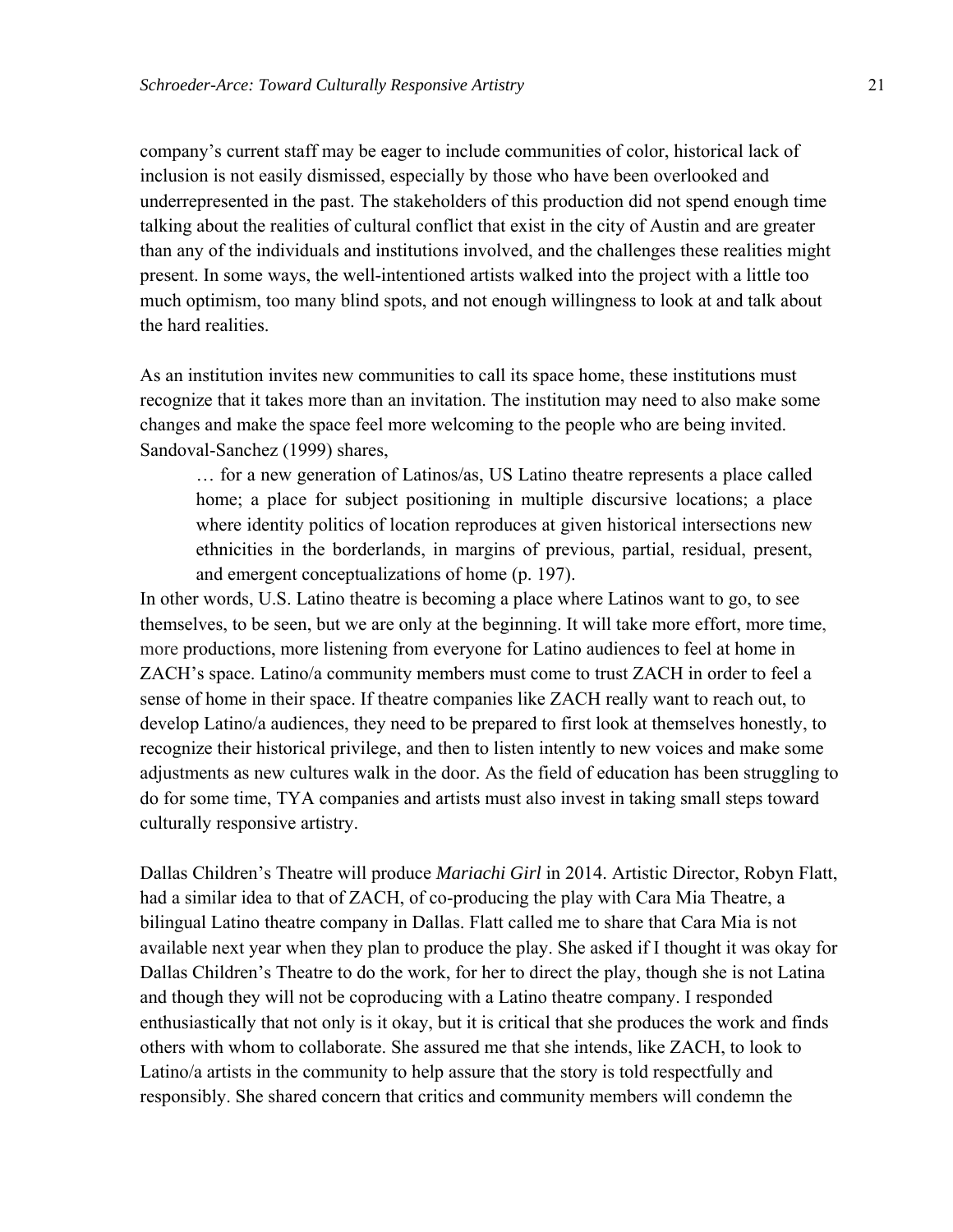company for producing the play inauthentically or irresponsibly saying, "We get in trouble for not producing Latino plays, but I fear we may get in worse trouble for actually doing it" (R. Flatt, personal communication, January 14, 2013). Critiques in the local newspapers typically analyze what a theatre company is doing, not what they are not doing. Producing plays of color can actually draw attention to past practices of little to no representation of culturally relevant theatre. Also, historically white theatre companies that produce plays about people of color can be criticized for cultural appropriation and/or producing work irresponsibly. Such companies must face such criticism and use it to reflect on their own practices and then move beyond it.

The fears Flatt expressed, and the willingness of Dallas Children's Theatre and ZACH to produce Latino works in spite of these fears are important to acknowledge. It is also crucial to celebrate their efforts toward culturally responsive artistry. Still, equally important is taking a critical eye to such endeavors. As with any new effort, we can learn from examining what happened in this premiere production of *Mariachi Girl* to seek a more fruitful experience in the future.

#### **Post-Show Experience: Conclusions**

The collaboration was indeed a great experience and in many ways a success. When asked, "What is the value of *Mariachi Girl* to the Austin community?" an audience member who identifies as a 23-year-old Hispanic female offered, "Teaching children of different ethnicities and cultures to embrace their heritage and to chase their dreams." All three institutions had aspirations related to the sentiments of the audience member above and can take pride in providing such experiences to audiences of Austin. But, one play certainly isn't enough. Next year, ZACH will co-produce another Latino-themed TYA play with U.T. Austin, though Teatro Vivo will not be involved. U.T. Austin will include a Latino-themed play in its mainstage season, and Teatro Vivo will of course continue to produce Latino plays and will also include a TYA play in its offerings.

Most of my (predominantly white) pre-service theatre education students saw this production of *Mariachi Girl*. Most of them had seen other plays at ZACH and most of them had never seen a Latino play before, including the few Latinos/as in the program. These students have read about culturally responsive education in mine and perhaps some of their other courses. Many expressed to me that seeing *Mariachi Girl* and staying for the talk-back was a meaningful experience, fostering in them a deeper understanding of representation and culturally responsive theatre education. In this paper, I have adapted educational theory and applied it to historically white regional theatres aiming to engage with communities of color. The research is also relevant to my theatre education students who struggle to transfer culturally responsive education to theatre. These students look to regional theatres and their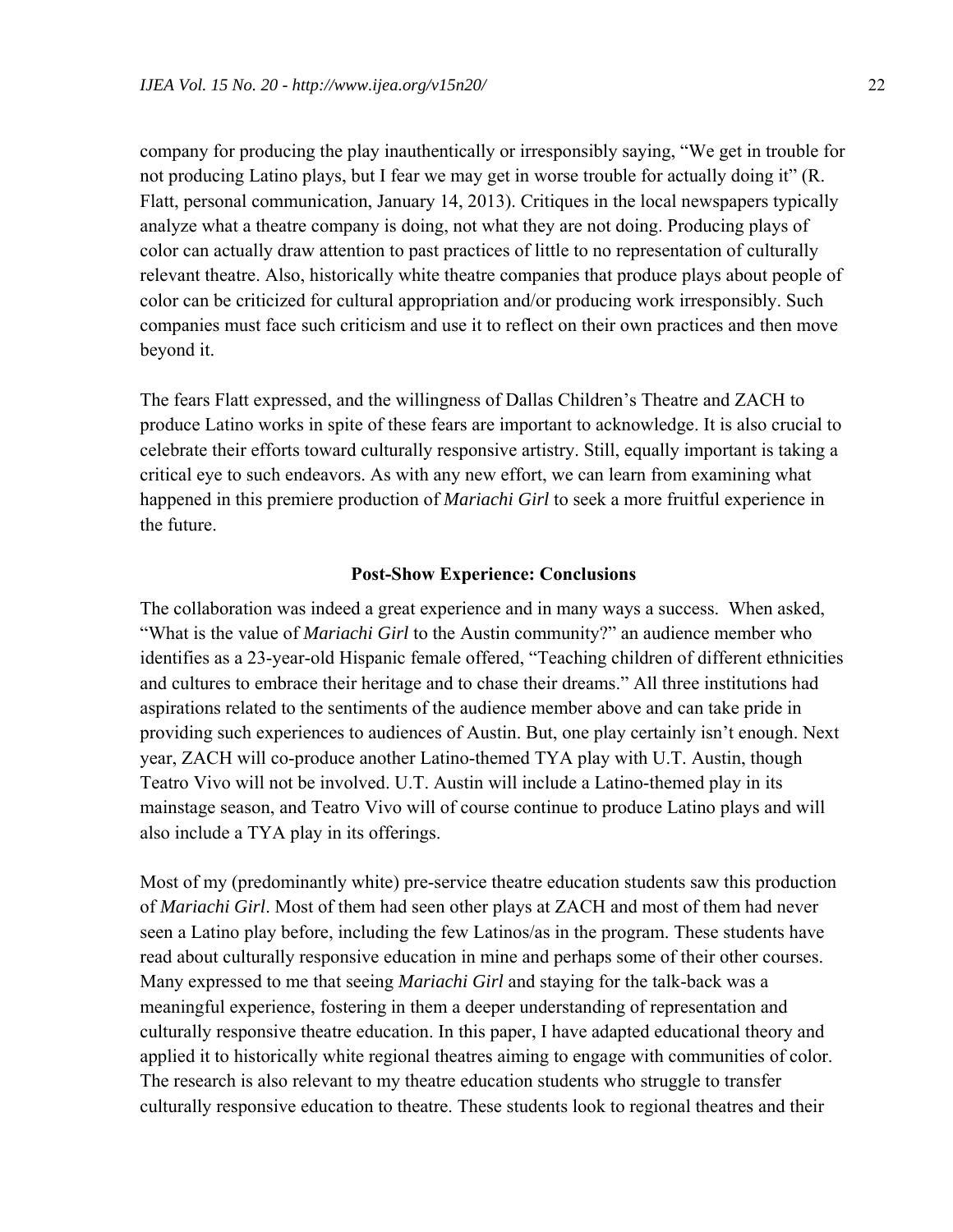university programs as models of what to produce and how to produce it. I can offer plays and materials, but they are unlikely to direct a play they have not seen, and they are afraid of presenting plays about people who are different from themselves. These students need to see companies like ZACH taking hard steps toward culturally responsive artistry, and they need to practice listening to audience members who see theatre and perhaps themselves and their communities a little differently when they (finally) see characters and bodies on stage that look and sound familiar.

The efforts of this production, the audiences' responses, and my own reflections here bring me back to the Huntington Theatre post-production talk back five years ago. After fielding borderline hostile questions from the mostly white audience, finally a Latino audience member in the back of the theatre I had not noticed stood up, took a breath, and then began,

I was born in the U.S. My mother came here when she was a little girl from Puerto Rico. I have come to many plays here at the Huntington. I love this theatre and the work they do. Until I saw this play today, I didn't even realize what theatre can do, nor that I have been missing the opportunity to relate to theatre the way I did today. And watching it with you people, white people, who were so quiet and listening intently to this story made me happy. It made me feel like you care about me.

The actions taken by the artists involved in *Mariachi Girl* and the responses of its audience members offer hope for more Latinos/as, like this gentleman, to feel that their story is valued. I further hope that other institutions will look to those who are stepping up toward a practice of culturally responsive artistry, a practice that demands time, patience, tenacity, humility, mutual respect, a willingness to listen and learn, and a great deal of honest self-reflection. If it doesn't feel challenging, then the work is probably not receiving the justice it deserves.

#### **References**

- About ZACH Theatre (2012). Retrieved March 14, 2012 from http://www.zachtheatre.org/about Austin Independent School District (2011). Retrieved October 14, 2011 from http://austinisd.org/
- Chin, C. (2013). Key dimensions of a multicultural art education curriculum. *International Journal of Education & the Arts*, *14*(14). Retrieved from http://www.ijea.org/v14n14/
- Curtis, A. C. (1998). Creative culturally responsive curriculum: Making race matter. *The Clearing House: A Journal of Educational Strategies, Issues, and Ideas, 71*(3), 135- 139. doi: 10.1080/00098659809599344
- Gay, G. (2010). *Culturally responsive teaching: Theory, research, and practice* (2nd ed.).